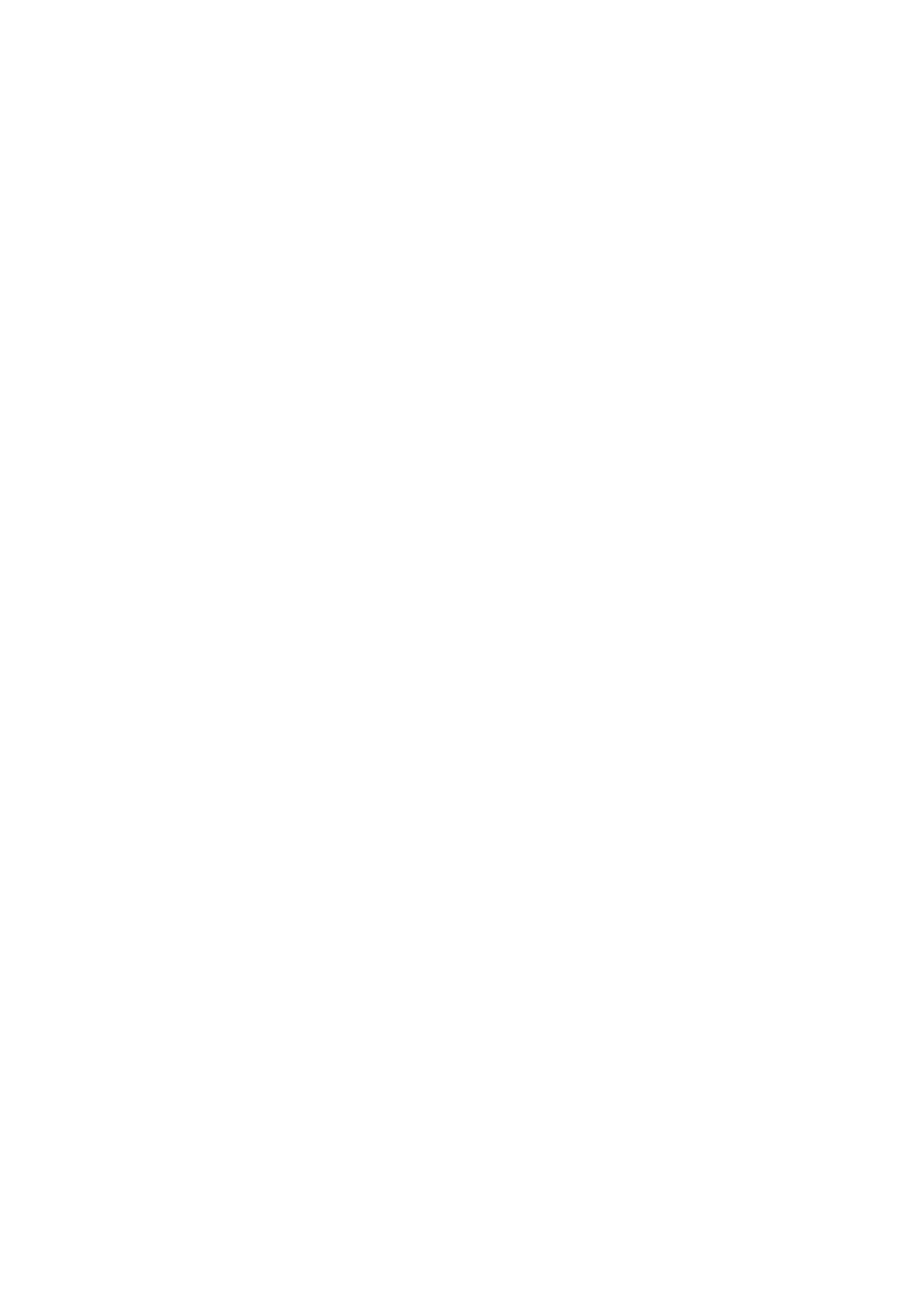# **Introduction**

In 1947 and in the midst of India gaining its independence, American President Harry S. Truman quipped that he could scarcely imagine 'anyone thinking India was important' and admitted that his image of the South Asian giant was of a country 'jammed with poor people and cows wandering around the streets, witch doctors, and people sitting on hot coals.'2 Two years later, the National Security Council conducted its first evaluation of India's importance and concluded that an alliance with the 300 million Indians living near the 'margins of subsistence' would encumber rather than enhance America's strategic position.<sup>3</sup>

Some six decades later, India is emerging as a genuine great Asian power. According to the investment bank Goldman Sachs, the Indian economy will quadruple in size from 2007 to 2020, and will surpass the size of the US economy to be second only to China's by 2043.<sup>4</sup> Growth per annum in the once economically anaemic country has averaged around 7.5% since the early 1990s, reaching 9% for the past three years. Despite the current global downturn, growth will still likely reach 7–8% in 2010.

The country also has the second largest military in the world behind China. Its navy, the world's fifth largest, is growing rapidly, is highly professional, and includes the British built aircraft carrier *INS Viraat* amongst a fleet of 57 surface combatants. New Delhi is constructing indigenously designed aircraft carriers, has plans to construct its own nuclear-powered carriers in the near future, and boasts a home built and designed nuclear powered submarine.5 Military spending has been increasing at around 10% each year and is currently US\$26.6 billion<sup>6</sup>—all driven by the ambition to develop a sphere of influence that extends across 'the entire maritime swath from [the] western Pacific Ocean through the Straits of Malacca into the Indian Ocean.'7

In addition to the impressive rise in India's 'hard power' capabilities, New Delhi has been putting much greater emphasis on building the country's 'soft power' since the turn of this century. In a speech in late 2009, the then Indian Minister of State (External Affairs) Shashi Tharoor—and author, journalist, human rights advocate, and candidate for the post of Secretary-General of the United Nations—argued that in today's world, it is not the size of the army that wins but the country that tells the better story, adding that 'India is, and must remain ... the land of the better story.'8

In 'telling a better story,' Dr. Tharoor cited the popularity of Indian television dramas in Afghanistan, Bollywood movies in Senegal, restaurants in the United Kingdom, and the fame of Indian information technology experts around the world as evidence that the world was growing to both *know* and *like* India. Elsewhere, he wrote:

When a bhangra beat is infused into a Western pop record or an Indian choreographer invents a fusion of kathak and ballet; when Indian women sweep the Miss World and Miss Universe contests, or when *Monsoon Wedding* wows the critics and *Lagaan* claims an Oscar nomination; when Indian writers win the Booker or Pulitzer Prizes, India's soft power is enhanced.<sup>9</sup>

The message: by promoting the attractiveness of India's culture, social values, and foreign policies in addition to the country's economic and military might, New Delhi will be better placed to join the rank of Asia's great powers.

This paper examines the concept of 'soft power' as it applies to India. It makes the argument that India's enormous 'soft power' potential in Asia is based on the fact that a rising India (unlike China) complements rather than challenges the preferred strategic, cultural and normative regional order.

However, the paper also argues that in many respects, India's existing 'soft power' is weak and continues to fall short of its potential for two main reasons. First, New Delhi has long neglected 'soft power' as a tool of statecraft and is only beginning to understand the value of 'cultural diplomacy.' Second, and more important, it is doubtful that 'soft power' in any meaningful (i.e. instrumental) sense can exist without formidable **New Delhi has been putting much greater emphasis on building the country's 'soft power' since the turn of this century.**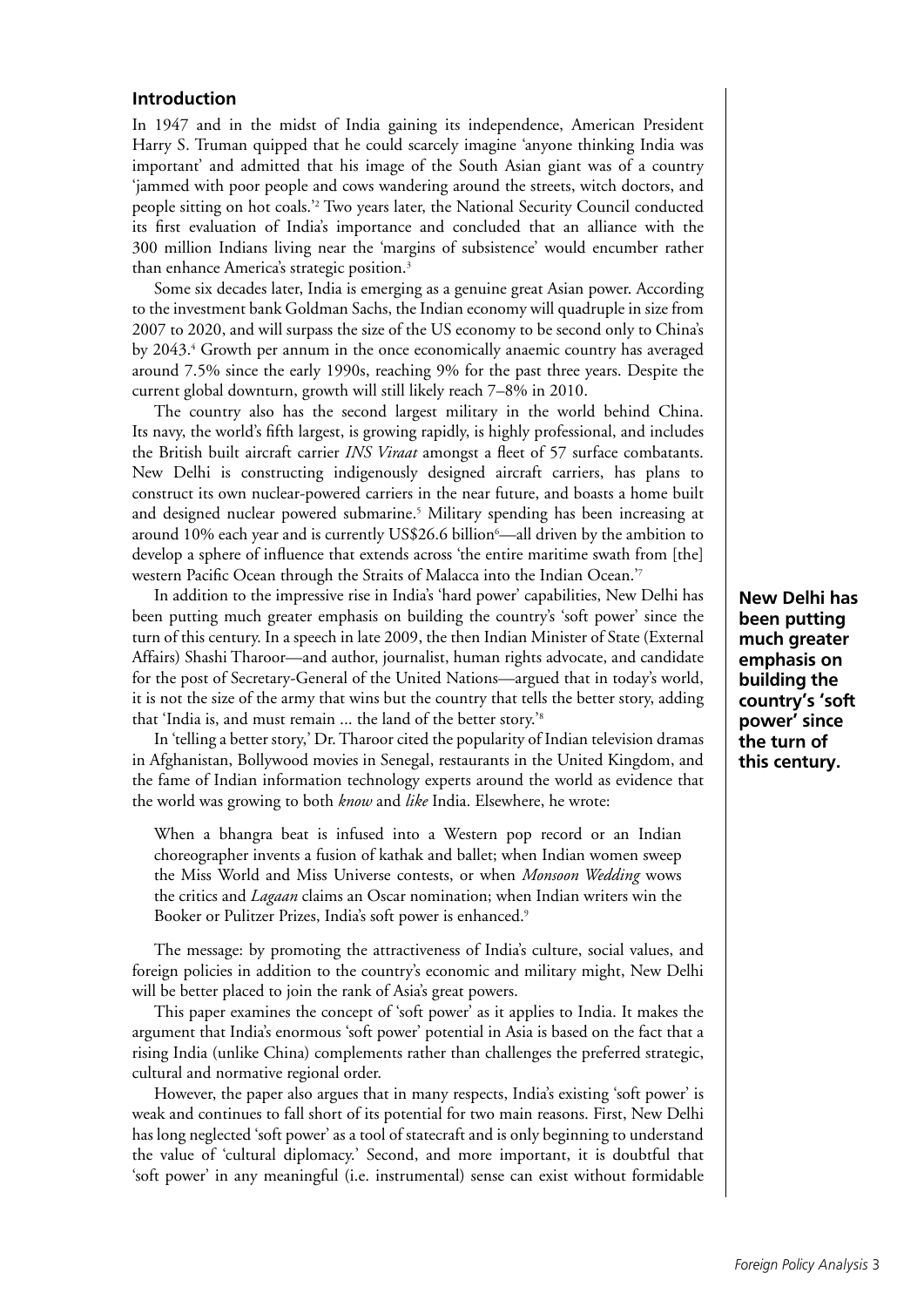'hard power' resources. Subsequently, India's 'soft power' credentials are undermined by lingering doubts as to whether the country can continue to rise by developing its 'hard power' credentials and capabilities.

# **India's regional great power ambitions**

India's historical presence in Asia is comparable to that of China's. For the 1,500 years leading up to 1700 A.D., the economies of India and China were neck-and-neck; individually, both were larger than the combined economies of Western Europe. Until the mid-1700s, India's share of world GDP was actually larger than China's and the largest in the world.10 As recently as the late 1800s, its gross GDP was roughly comparable to that of America's. From the 1850s until Indian independence in 1947, British India managed the empire from the Swahili coasts to the Persian Gulf and eastwards to the Straits of Malacca. British commerce, from the East China Sea to the South China Sea and into the Indian Ocean, depended on Indian power. Lord Curzon, the Viceroy of India at the turn of the twentieth century, noted that the master of India was the greatest power in Asia.11 The point is that just like China's decline from the 1800s onwards, a weak and poor India is an 'unnatural' state of affairs in light of two millennia of history.

Even now, India represents around three-quarters of the population in South Asia, more than three-quarters of the region's GDP, and approximately two-thirds of the region's export trade. It already has the largest middle class in the world (between 100 million and 300 million people) and its population will surpass China's in 2030–40. Unlike the Chinese population, India's age demographics is still favourable until at least 2050, with more than half the current population still under the age of 25.12 After gradually abandoning socialist economic policies since the early 1990s, the Indian economy has been growing at an average of 7.5% per annum, including forecasts of at least 9% for the current financial year that began on 1 April.<sup>13</sup>

These strong foundations are matched by the undoubted rise in New Delhi's regional and strategic ambitions. India is already a great regional military power and has the ambition to become a regional superpower.<sup>14</sup> Prior to 1991, India adopted an economic policy that relied heavily on its relationship with the Soviet Union and a foreign policy that was non-aligned and even 'isolationist.' After the Soviet collapse, New Delhi accepted the reality that the centre of global power was shifting to Asia and began its 'Look East' policy in 1991.<sup>15</sup> Since then, it has made concerted efforts to direct its strategic, economic and military policies eastward and embrace the notion that India ought to (and will) be one of the poles of power in this Asian Century.

Indeed, India's economic and strategic engagement with Southeast Asian powers (through the Association of Southeast Asian Nations (ASEAN)) in the 1990s has blossomed into a full-spectrum engagement with major East Asian powers such as Japan and with the United States.16 As Prime Minister Manmohan Singh asserted in 2004, India's 'strategic thinking and defence planning should encompass Southeast Asia and beyond.'17 This was echoed by the then Chief of Naval Staff, Admiral Arun Prakash, who argued that it is 'imperative for India ... to retain a strong maritime capability in order to maintain a balance of maritime power in the Indian Ocean, as well as the larger Asia-Pacific Ocean.'18 The policy thinking was reiterated by India's current Chief of Naval Staff, Admiral Sureesh Mehta, who argued that the Indian Navy's area of interest 'is not restricted to the Indian Ocean.'19 Assessments of India's blossoming naval capacity (especially aircraft carrier and submarine acquisition and development plans) and evolving strategic doctrine suggest an area of interest that extends from the Arabian Sea to the Indian Ocean through the Malacca Straits and deep into the South China Sea.20

# **The 'second face' of power**

Contemporary Indian ambitions in the Asia-Pacific stand in stark contrast to the first five decades of India's inward-looking and confined strategic policy since independence

**India's historical presence in Asia is comparable to that of China's.**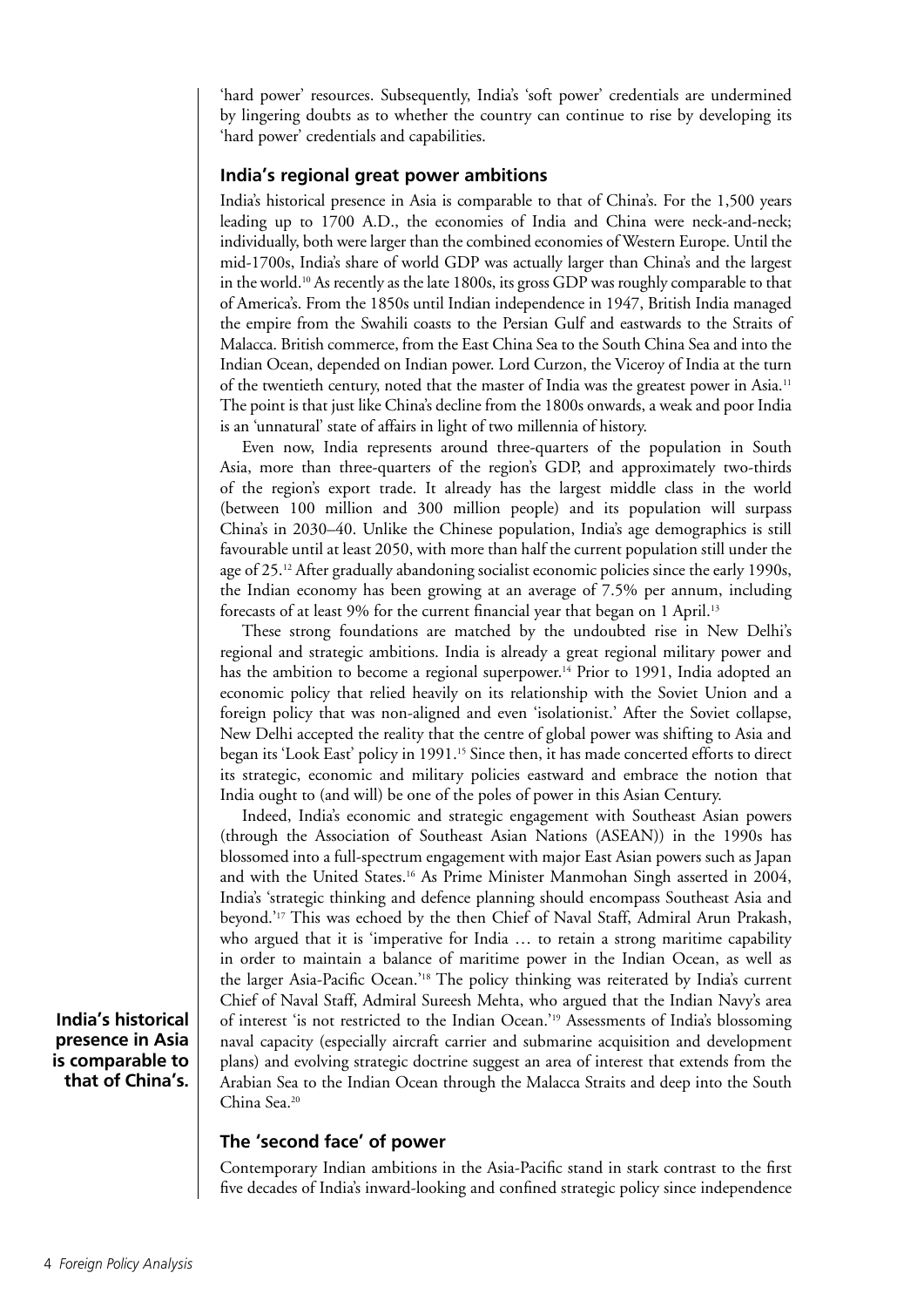in 1947, with a foreign policy focused predominantly on its land borders with countries such as Pakistan, China and Bangladesh. If India's contemporary ambitions are largely built on the back of its rising 'hard power' (i.e. military and economic) capabilities, officials and commentators such as Tharoor insist that building Indian 'soft power' is critical to realising these ambitions.

At first glance, the worldwide popularity of movies such as *Slumdog Millionaire* and Indian cuisine have seemingly little to do with the increasing influence of India in the world. But commentators and officials such as Tharoor are not alone. The importance of building 'soft power' is now firmly established, is widely accepted, and has become a core component of the policies of other great powers such as the United States<sup>21</sup> and China.22 Some observers of India's foreign policy even go further in claiming that Indian foreign policy since the late 1990s has been characterised by a shift from hard to soft power strategies.23 Even though this argument overextends the role of 'soft power' in Indian calculations (especially given the emphasis on India's naval modernisation program), there is no doubt that the newfound importance New Delhi places on 'soft power' is genuine and profound.

Although countries have always pursued 'soft power' in some sense—and diplomats have done so for centuries—the contemporary terminology and popularity of the concept go back to Joseph S. Nye Jr.<sup>24</sup> The concept begins with an examination of 'power' and how it is exercised in the modern geo-strategic environment. In the social sciences, 'power' is defined in *relational* terms: the ability to influence the behaviour of others to get the outcomes one wants.<sup>25</sup> Nye argues that there are three ways to influence the actions of others in international relations:

- coerce them by using (military or diplomatic) threats
- offer economic incentives
- attract or co-opt other states.

The first two use carrots and sticks. The third is the 'second face' of power and the basis for a 'soft power' approach.

The advantages of hard power such as military and economic resources are both *methodological* and *substantive*: they can be measured and compared, and the effectiveness of wielding hard power is proven, direct and relatively easy to ascertain.

Even so, 'soft power' proponents correctly observe that the ability of hard power alone to compel states and populations to behave in a desired way is frequently overstated; states have often influenced the decisions of other states and behaviour of foreign populations without using tangible threats or payoffs. Moreover, hard power alone cannot account for why countries respond differently to the rise of different great powers.

For example, the rise of Imperial Germany at the end of the nineteenth century, the Soviet Union after World War II, and the rise of China in this century caused other great powers to balance against them. In contrast, after World War II and again after the end of the Cold War, the majority of powerful nations chose to side with America rather than against it. Doing so brought both prosperity and security to these countries, but it only partially explains why they were so willing to accept American leadership. For 'soft power' proponents, America's long-standing pre-eminence is as much about the attractiveness of American values, culture, policies and domestic institutions (that underpin its rise as a hard power) as it is about actual military and economic capacity itself. As Nye argues, America continues to have an unparalleled capacity to shape the agenda and preferences of others through its power of 'attraction,' leading not just to influence but *acquiescence*.

If I can get you to want to do what I want, then I do not have to use carrots or sticks to make you do it … The ability to establish preferences [of others] tends to be associated with intangible assets such as an attractive personality, culture,

**Contemporary Indian ambitions in the Asia-Pacific stand in stark contrast to the first five decades of India's inward-looking strategic policy since its independence in 1947**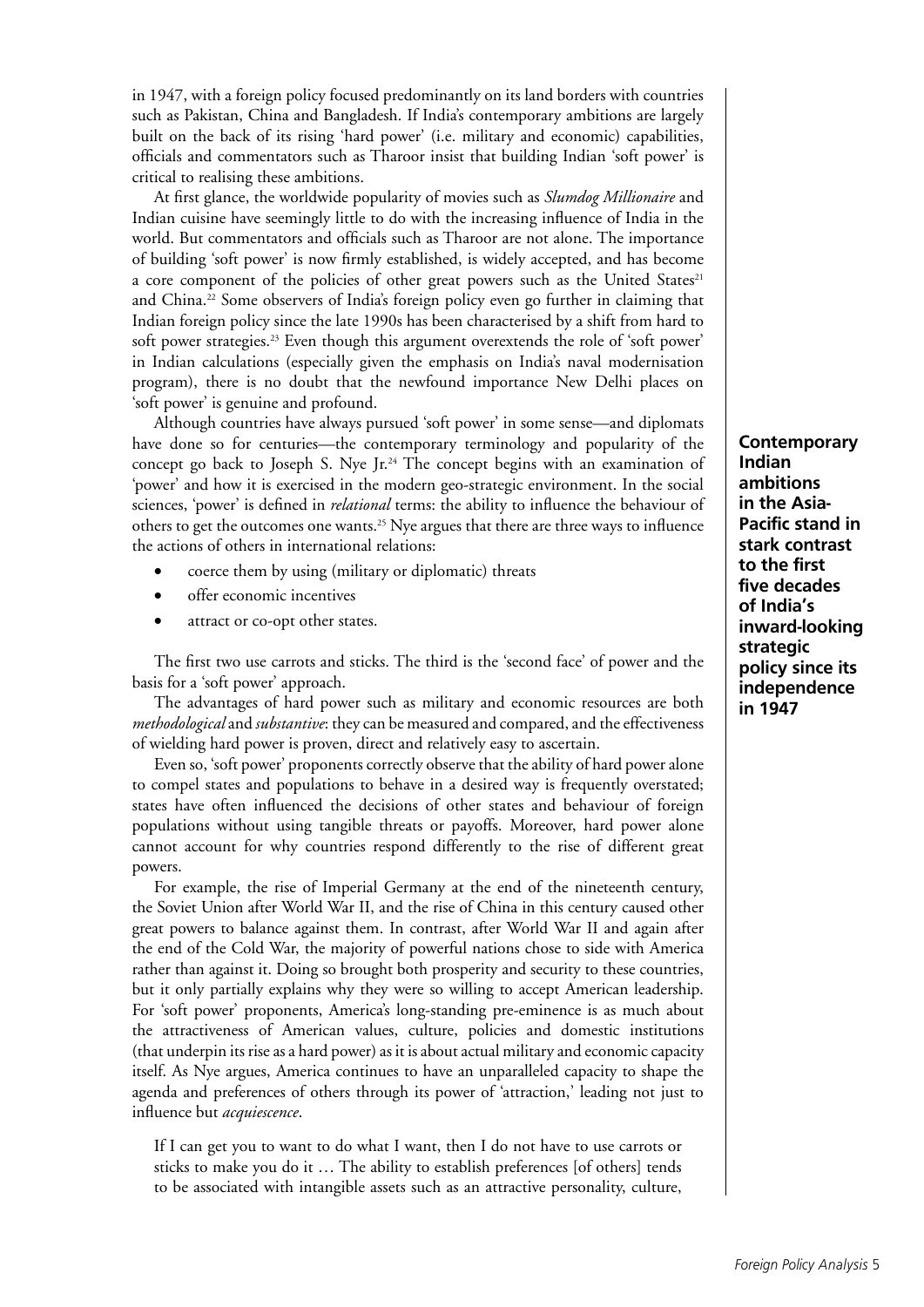political values and institutions, and policies that are seen as legitimate or having moral authority. If a leader [or state] represents values that others want to follow, it will cost less to lead.<sup>26</sup>

The growing emphasis on soft power recognises the ramifications of globalisation and interdependence for wielding power in today's world. Greater political, economic, social and cultural interaction between different peoples—enabled by advances in travel, communication and other technologies—means that the global contest of national values, culture and policies is much more intense and important than it was decades ago.

Greater participation by populations in the political and decision-making processes within states (brought about by the rise of the middle classes and democracy in more countries) also means that 'bottom-up' perceptions of the values, culture and policies of great powers play a much greater role in determining whether foreign governments accede to or resist the policies of great powers. For example, more than 100 countries voluntarily host US troops on their sovereign territory. America has long been the primary provider of public security goods in Asia and depends on security alliances with Japan, South Korea and Australia as well as partnerships with Singapore, the Philippines, Indonesia, and increasingly India to maintain its military presence and project force. If American 'soft power' credentials were weak amongst the populations in these countries, it would be much more difficult for their governments to support the American military presence or accede to Washington's requests.

#### **The limitations of soft power**

It is important to note that there are significant weaknesses to the concept of 'soft power' and its capacity to determine outcomes.

First, the appeal or attractiveness of one's values, culture, institutions or achievements is impossible to quantify, inherently subjective and, therefore, essentially contested; it will experience significant and unexpected fluctuations. For example, the perceived worldwide decline in American soft power following President George W. Bush's decision to invade Iraq in 2003 may be real but is also not measurable. It is therefore difficult for political scientists and policymakers to determine whether American 'soft power' declined or just its 'popularity' and the policy implications of the distinction.

Second, the effectiveness of 'soft power' will always be contested because 'power' is a relational concept: the ability to influence the behaviour of others in order to get the outcomes that one wants. Linking 'soft power' to specific policy successes and concrete outcomes is an inherently hazardous and uncertain activity. Proponents of the concept will readily admit that simply 'liking' American values, culture and stories about its values and achievements will not necessarily lead states or populations to *acquiesce* to Washington's objectives or support its policies. Indeed, there is a certain black irony to the fact that several perpetrators of the September 11 attacks in 2001 bought their last meal from a McDonald's restaurant. As Tharoor admits, 'an Islamic terrorist who enjoys a Bollywood movie will still have no compunction about setting off a bomb in a [New] Delhi market.'<sup>27</sup>

Third, in the unforgiving world of international affairs, 'soft power' cannot replace 'hard power' as the most important measurement of capacity. Additionally, a country lacking hard power resources is likely to see the decline of its 'soft power' credentials. For example, the great flaw in India's first Prime Minister Jawaharlal Nehru's foreign policy was that his grand design of India as a moral and independent force in global affairs—and as the voice of developing countries—was not matched by the country's hard power. India was subsequently humiliated by China, another developing country, when it invaded India in 1962—proving that 'soft power' alone was ineffective in safeguarding India's national security. Until it introduced successful economic reforms in the 1990s, India was dismissed as an anaemic, weak and irrelevant power that was

**The growing emphasis on soft power recognises the ramifications of globalisation and interdependence for wielding power in today's world**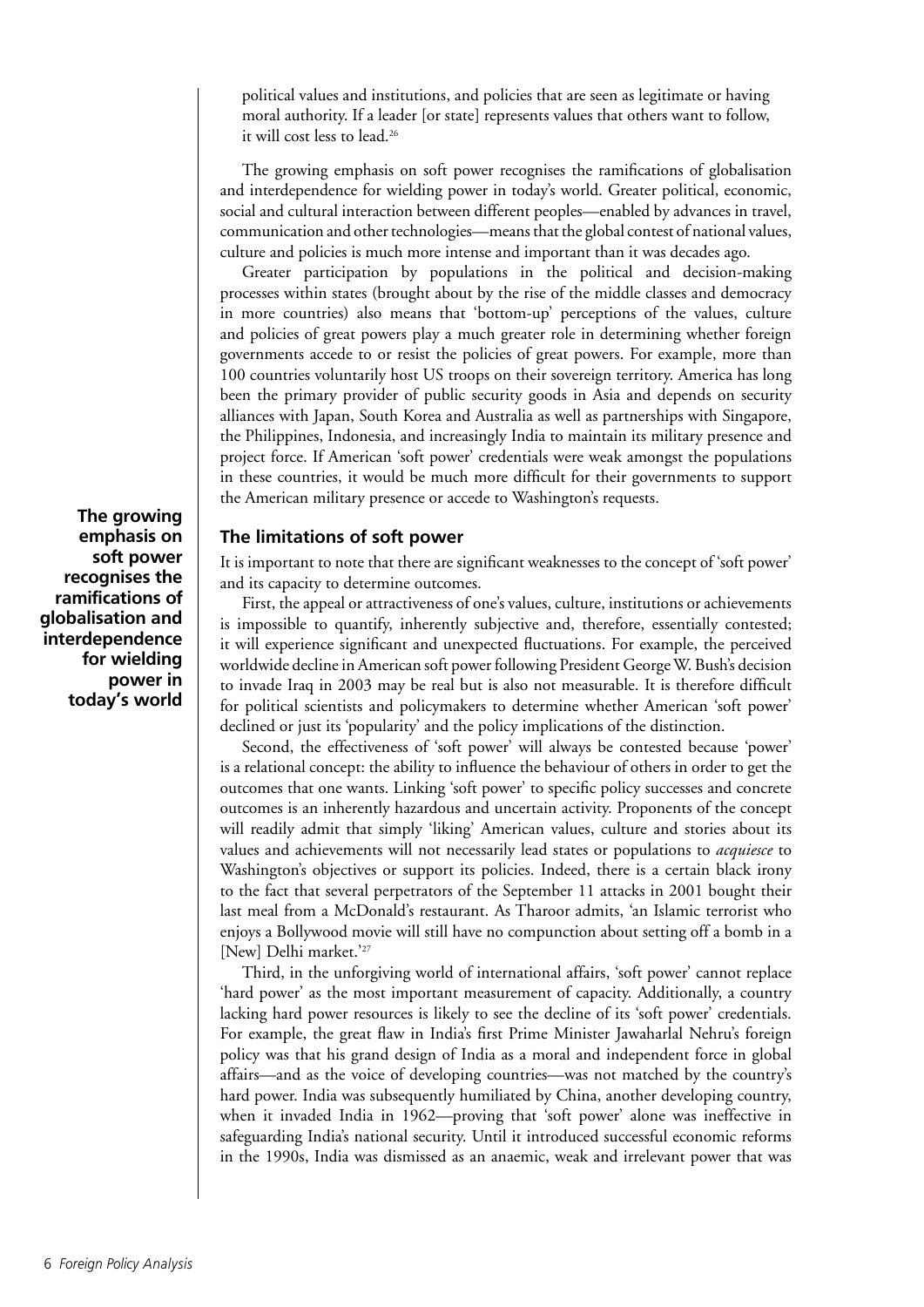unworthy of adulation, much less emulation. Likewise, Russia suffered an enormous blow to its 'soft power' credentials following the implosion of the Soviet Union.

In contrast, 'soft power' credentials often feed on a country's hard power achievements. A country 'tells a better story' when it has strong hard power credentials and achievements. No state or population seeks to emulate or follow a weak or poor state. American 'soft power' is impressive largely due to its 'hard power' resources. There is greater admiration of Chinese culture and civilisation, and greater acceptance of its leadership (despite a corresponding growth in suspicion of Beijing's motivations and dislike for its political values) only because of China's re-emergence as an economic and military great power. Business leaders and intellectuals ceased to admire Japan and the Soviet Union after their economic flaws were exposed. If the Chinese economy were to fail, the country's 'soft power' gains—and any admiration for the Beijing Consensus model of economic development—would also evaporate.

These limitations emphasise that 'soft power' cannot replace 'hard power' in international relations or strategic policymaking. Instead, 'soft power' needs 'hard power' to demonstrate the former's strengths. Nevertheless, the value of 'soft power' is still critical. A country with strong 'soft power' will generally meet less resistance and gain more support from foreign governments and populations for its policies. Alternately, weak 'soft power' (existing or arising from how a nation wields its hard power) means that a disproportionate amount of hard power resources are needed to achieve outcomes in foreign lands.

#### **The enormous potential of Indian 'soft power'**

In 2007, Singapore's Minister Mentor Lee Kuan Yew angered Beijing by writing that unlike China's rise, which created widespread apprehension throughout the region, much of Asia either welcomed India's rise or was indifferent to it.<sup>28</sup>

India's navy has an aircraft-carrier force; its air force has the latest Sukhoi and MiG aircraft; its army is among the best trained and equipped in Asia. India can project power across its borders farther and better than China can, yet there is no fear that India has aggressive intentions.

Minister Mentor Lee argued that the fact India was democratic had something to do with it. In contrasting India with China, he concluded:

The Indian elite also speak, write and publish in English. They hold a wide range of diverse views—and to the degree that Amartya Sen, a Nobel winner in economics, entitled one of his books *The Argumentative Indian*. Few Chinese, on the other hand, speak—let alone write in—English, and what they publish in Chinese doesn't always disclose their innermost thoughts.

What if India were well ahead of China? Would Americans and Europeans be rooting for China? I doubt it. They still have a phobia of the 'yellow peril,' one reinforced by memories of the outrages of the Cultural Revolution and the massacres in Tiananmen Square, not to mention their strong feelings against Chinese government censorship.

The enormous potential of Indian soft power does not simply arise from the fact that there is a growing audience for Indian television dramas and Bollywood movies, or that Indian contestants (along with those from Venezuela) have won more Miss World contests than any other country. But the fact that one likes Indian culture may not necessarily lead foreign governments and populations to accede and acquiesce to Indian foreign policy and objectives.

Instead, 'power'—soft or hard—needs to be understood within the context in which it is acquired and wielded, along with reasons for affirmation, leadership and influence

**A country with strong 'soft power' will generally meet less resistance and gain more support from foreign governments and populations for its policies.**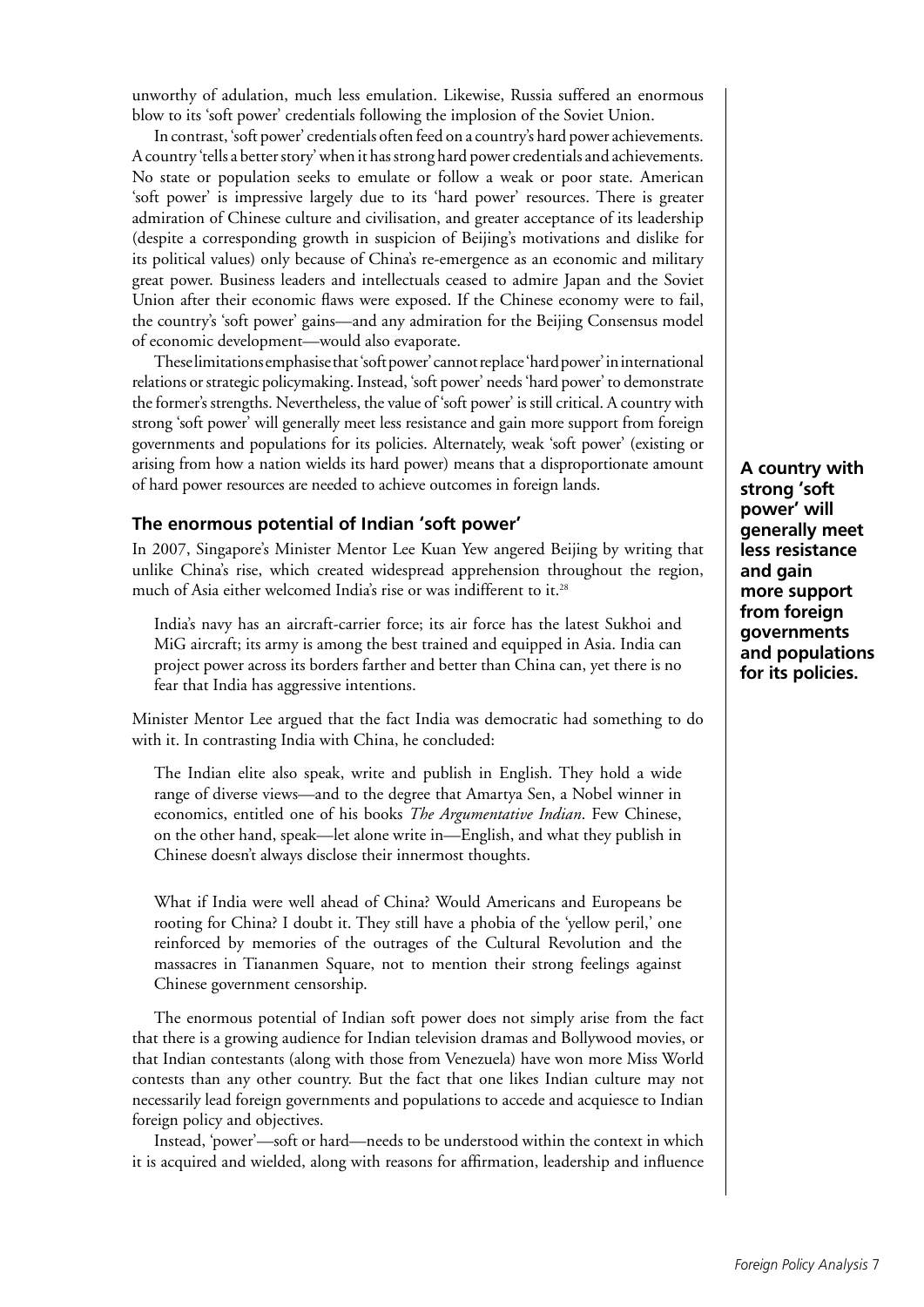in the region. As exponents of 'soft power' emphasise, the ability to attract or co-opt is not permanent but subjective and contextualised. What is attractive to regional governments and elites (and considered worthy of emulation or praise) needs to be understood within the framework of the preferred regional order and, more narrowly, the perceived interests of key Asian states and elites within these states.

Additionally, what is attractive to particular segments of the population in the region is a function of dominant and pre-existing norms and standards (such as plurality, democracy and respect for human rights) that have evolved throughout the region and are reinforced and promoted by intellectuals, media and other influential institutions. In his recent book, *The Paradox of American Power*, Nye put forward three criteria for countries with the potential for enhanced 'soft power' credentials:<sup>29</sup>

- A. those whose cultures and ideals are closer to prevailing global or regional norms (especially emphasizing liberalism, individualism, pluralism and democracy)
- B. those with the most access to multiple channels of communication
- C. those whose credibility is enhance by their domestic and international performance.

Nye's criteria offer authoritative and useful foundations for the soft power concept. As this paper points out, India's enormous 'soft power' potential in Asia is based on the fact that a rising India complements rather than challenges the preferred strategic, cultural and normative regional order. The following section will argue that India's enormous 'soft power' potential is based not just on its culture and values but the alignment of these values to regional and global standards. The section after that will argue that despite enormous potential, Indian 'soft power' suffers from lingering uncertainty as to whether India can continue to improve its 'hard power' credentials.

#### **The 'soft power' virtue of democratic India**

The great French international relations theorist Raymond Aron observed: 'in the twentieth century the strength of a great power is diminished if it ceases to serve an idea.'30 This observation was about the United States but is equally applicable to the rising powers of the twenty-first century. With respect to India, Minister Mentor Lee's observations above allude to important points about the interaction between the attractiveness of a rising power and the existing regional and global order.

The regional order in Asia since World War II has been characterised by open markets, multinational cooperation, international rule-of-law, and an evolving democratic community31—all backed by American pre-eminence and its security alliances with key capitals such as Tokyo, Seoul, Canberra and security partnerships with Singapore, Jakarta, Manila and Bangkok. The strategic preference of all key states (with the exception of China) in the region is to maintain the existing order vis-à-vis newly emerging powers such as China and India. Even authoritarian China has been encouraged to rise within the current order in the hope that by benefitting from it, and interacting within it, Beijing will eventually take on existing domestic and regional norms and processes, and become a 'responsible stakeholder' and status quo power within Asia.

Doubts remain as to whether Beijing seeks to rise as a 'responsible stakeholder' in the longer term.32 After all, much of Beijing's domestic and foreign policy is motivated by regime preservation—the desire of the Chinese Communist Party (CCP) to hold on to political power. Beijing feels uncomfortable in a region characterised by an evolving democratic community. In addition to raising suspicions that China seeks to eventually replace America as the pre-eminent power in Asia and Beijing's unexplained military modernisation program, China's rise is generating as much apprehension as admiration in Asia.

In contrast, the fact that India was already a robust democratic country has worked to its advantage, leveraging off what Michael Mandelbaum calls 'democratic exemplarism'33—

**India's enormous 'soft power' potential is based not just on its national culture and values but the alignment of these values to regional and global standards.**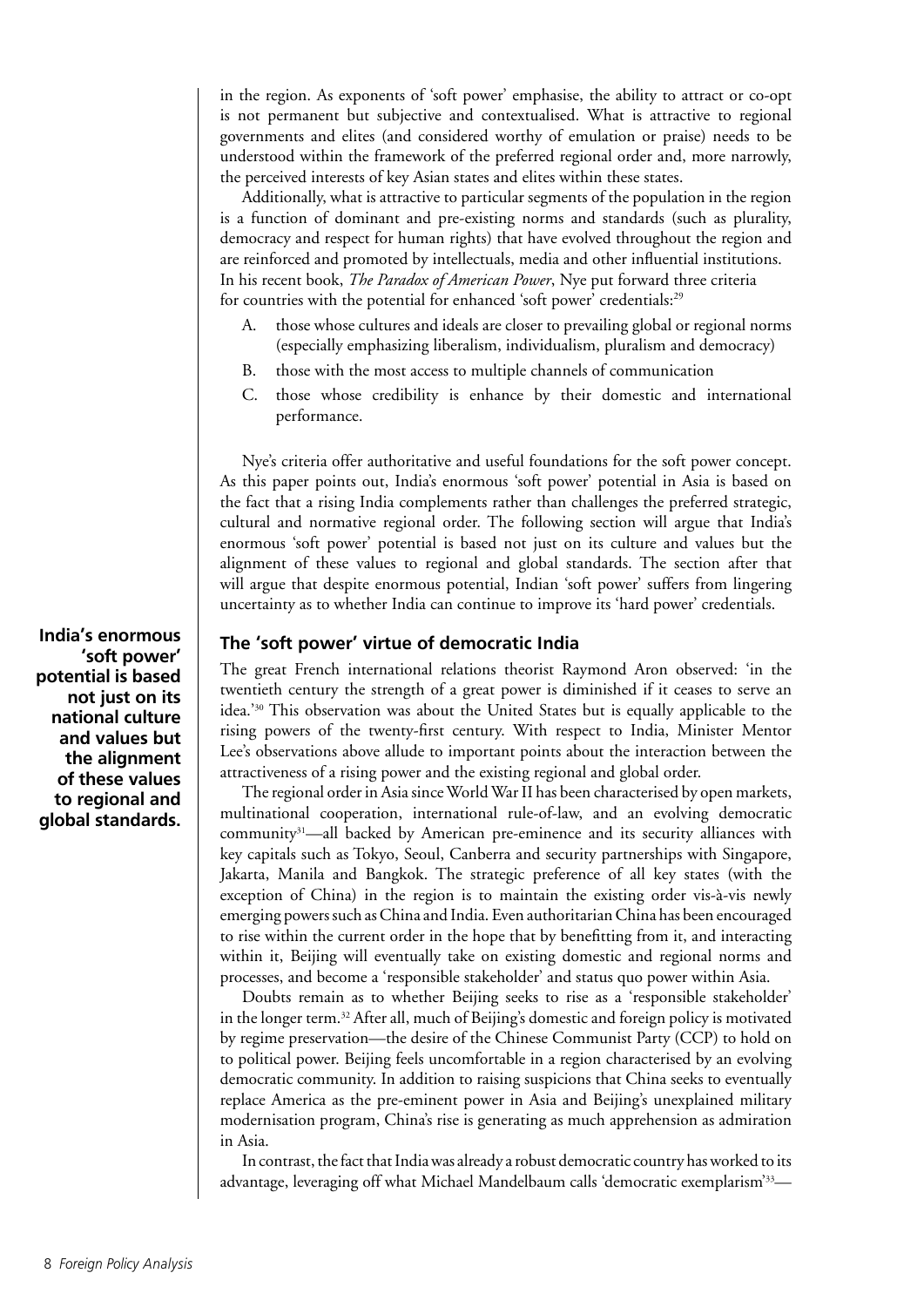a paradigm emerging from the successful examples of not just the United States but evolving liberal democracies in Asia such as Japan, South Korea and Taiwan. As Manjeet Pardesi argues, 'The fact that India has not only survived as a unitary state in spite of its seemingly insurmountable challenges, but has done so within the framework of a successful democratic political system'34 gives New Delhi enormous 'soft power' potential.

Admittedly, prior to undertaking economic reforms in the 1990s, a democratic but socialist India was viewed with contempt. Having embarked on a hitherto successful economic reform process, its long-standing democratic traditions and constitution mean that India's re-emergence as a great power is eagerly welcomed by most regional states—as an important member of the evolving 'democratic community' in Asia and a significant counterweight to authoritarian China. As an editorial in *Yomiuri Shimbuin* (Japan's largest circulating newspaper) puts it, 'India is an extremely important partner with which Japan can shape a new international order in East Asia because the two countries share common values of freedom and democracy.'35 In a personal letter to Indian Prime Minister Manmohan Singh shortly after Barack Obama's election victory, the President-elect spoke about 'shared interests, shared values, shared sense of threats, and ever burgeoning ties between our two economies and societies.'36 Edward Luce, the Washington bureau chief and the former South Asia bureau chief for the *Financial Times*, says, 'India's emergence as a stronger economic and military power over the next generation is much likelier to add to, rather than subtract from, global stability.'<sup>37</sup>

Moreover, Indian politics and society are much more in sync with regional standards of a modern and legitimate socio-political system. For example, media freedoms in India stand in favourable contrast to China's tightly controlled and supervised television, radio, print and online media. Indian politicians and leaders freely debate issues and policy, and its institutions are transparent, which placates fears that India's rise will challenge regional norms and values. Unlike China's intolerance for pluralism, India's domestic habits of negotiation and compromise from 60 years of robust democracy offer greater reassurance to other states that these virtues will be carried over in New Delhi's interaction with them.

Furthermore, how India chooses to rise provides additional reassurance to status quo states. As Jacques Hymans correctly observes, Indian policy since economic reforms from the mid-1990s has been to 'rise in the world through full and unembarrassed participation in the American-led world (and regional) order.'38 Although India is not seeking to become a security *ally* of America, New Delhi is fundamentally satisfied with the existing strategic order. Its strategic objectives are remarkably aligned with those of America and other key Asian states. Unlike Japan and China, it has no history of invasion or domination in East and Southeast Asia, and it enjoys remarkably strong and cooperative relationships with all key Asian power centres, with the exception of Beijing. As Singapore's Foreign Minister George Yeo puts it, 'We see India's presence as being a beneficial and *beneficent* one to all of us in South-east Asia.'39 (emphasis added)

Because of the nature of Indian politics and society, political and strategic elites are increasingly seeing India not only as a muscular but also predictable, stabilising, cooperative and *attractive* rising power. The notable lack of apprehension of India's re-emergence is demonstrated by the remarkable speed with which India has been welcomed as a favoured and critical security partner and player in the region.

For example, Japan, South Korea, Indonesia, Singapore, Vietnam, and the Philippines all conduct extensive naval exercises with India.40 Australia has recently requested that it be allowed to take part in the annual India-US joint Malabar naval exercises.<sup>41</sup> Southeast Asian states readily accept the Indian Navy patrolling the Andaman Sea at the western end of the Malacca Straits (while politely rebuffing Chinese offers to play a greater role in supervising the straits).<sup>42</sup> In the broader Indian Ocean (as well as the Arabian Sea and the Bay of Bengal), the US Pacific Command is eager to expand further naval cooperation with India in protecting the sea lanes of the Indian Ocean. America and

**The fact that India was already a robust democratic country has worked to its advantage.**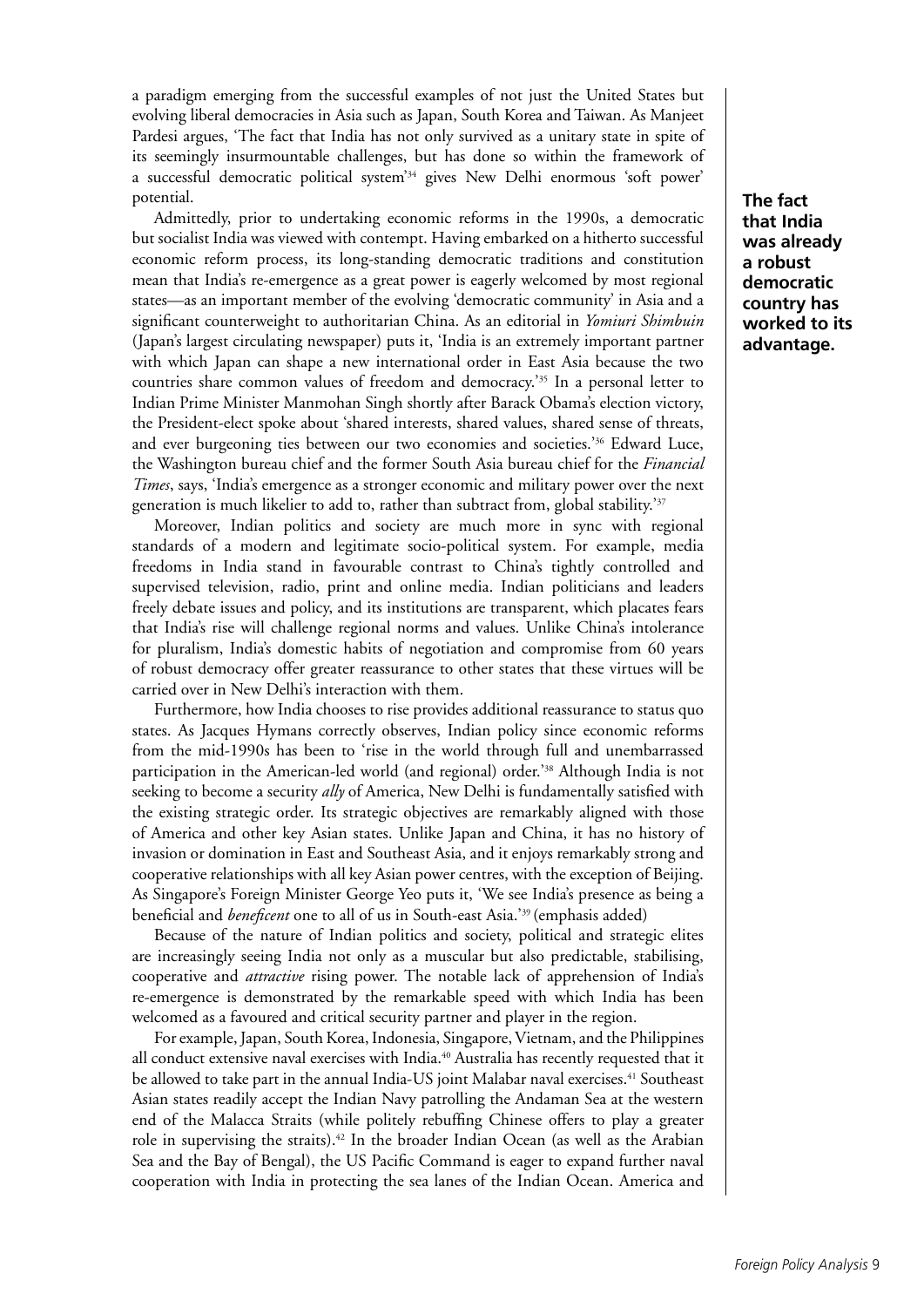India will likely increase the scope and frequency of the already extensive naval and air force exercises and planning in the Indian Ocean sea lanes<sup>43</sup> as well as deepen their broad-based dialogues and briefings, which cover a wide range of matters relevant to South, Central and Southeast Asia, Chinese military developments, policy in the Indian and Pacific oceans, as well as US policy towards Iran and North Korea.

The swiftness and enthusiasm with which Washington pushed through the 2008 US-India nuclear agreement and the 'India waiver' in the 45-nation Nuclear Suppliers Group (NSG) approving the sale of uranium to India in 2008 are also revealing. In the context of negotiating a framework for the nuclear deal, President George W. Bush and Secretary of State Condoleezza Rice spoke frequently about the United States 'helping India to become a world power.'44 This recognition as 'a responsible state with advanced nuclear technology' makes India the first and only state to be recognised as a legitimate nuclear power without being a signatory to the Non-Proliferation Treaty. In addition to India's perfect non-proliferation record, it is unlikely that members of the NSG would have granted India the waiver if its rise was perceived as a challenge to, rather than strengthening, the global or regional order.

Soft power can also be enhanced through how states wield hard power. India's hard and soft power reputation was immeasurably enhanced in the wake of the 2004 Asian tsunami when the Indian Navy took on its most extensive peacetime mission to help people in Indonesia, Thailand and Malaysia. More than 30 ships and 20,000 personnel assisted these countries in locating and evacuating survivors, and providing food, water and power to those left stranded.<sup>45</sup> Unlike China's investment in its growing and menacing fleet of submarines, which can only be used for sea-denial purposes, India's hard and soft power was shown in its best light: competent but also responsible, cooperative and trustworthy.

# **Communication channels, media and Indian 'soft power'**

Many articles on India's 'soft power' place great emphasis on the country's vibrant and prolific television and Bollywood movie industries, and the popularity of these shows not only in countries such as Afghanistan and Pakistan but also among the 22 million strong Indian diaspora around the world, including 2.7 million in the United States and up to five million throughout Asia.

These television dramas and movies do much to promote Indian popular culture and potentially play a role in enhancing the attractiveness of India. But their immediate impact should not be overstated. Instead, international news media, which is dominated by a handful of outlets such as CNN, BBC, Reuters and AFP based in countries such as the United States, United Kingdom and France, are the greater enabler of Indian 'soft power' potential.

Importantly, the journalistic culture within these outlets, and also the main outlets based in countries such as Japan, South Korea, Indonesia and Australia (and the perspectives of its journalists), overwhelmingly reflects the dominant 'democratic exemplar' values of pluralism, individualism, governments being subject to the 'rule of law,' openness, and popular political participation.

This is a boon for India and the country's image. For example, India's pluralistic and liberal political system and values are remarkably aligned with the global and regional media *zeitgeist.* International journalists hold the fiercely independent Indian media—and by extension the Indian social and political system—in high regard. India does not have to convince the democratic world that 'it is just like us.'

This was well illustrated by Western media coverage of the 'world's biggest-ever' Indian parliamentary elections in 2009, held over 28 days and involving more than 700 million voters,<sup>46</sup> which was favourable and admiring. The positive, if unquantifiable, effect this had for Indian 'soft power' is unquestioned.

Indeed, countries such as China have long understood the power of dominant international media outlets in (negatively) influencing foreign perceptions of China and

**India's pluralistic and liberal political system and values are remarkably aligned with the global and regional media zeitgeist.**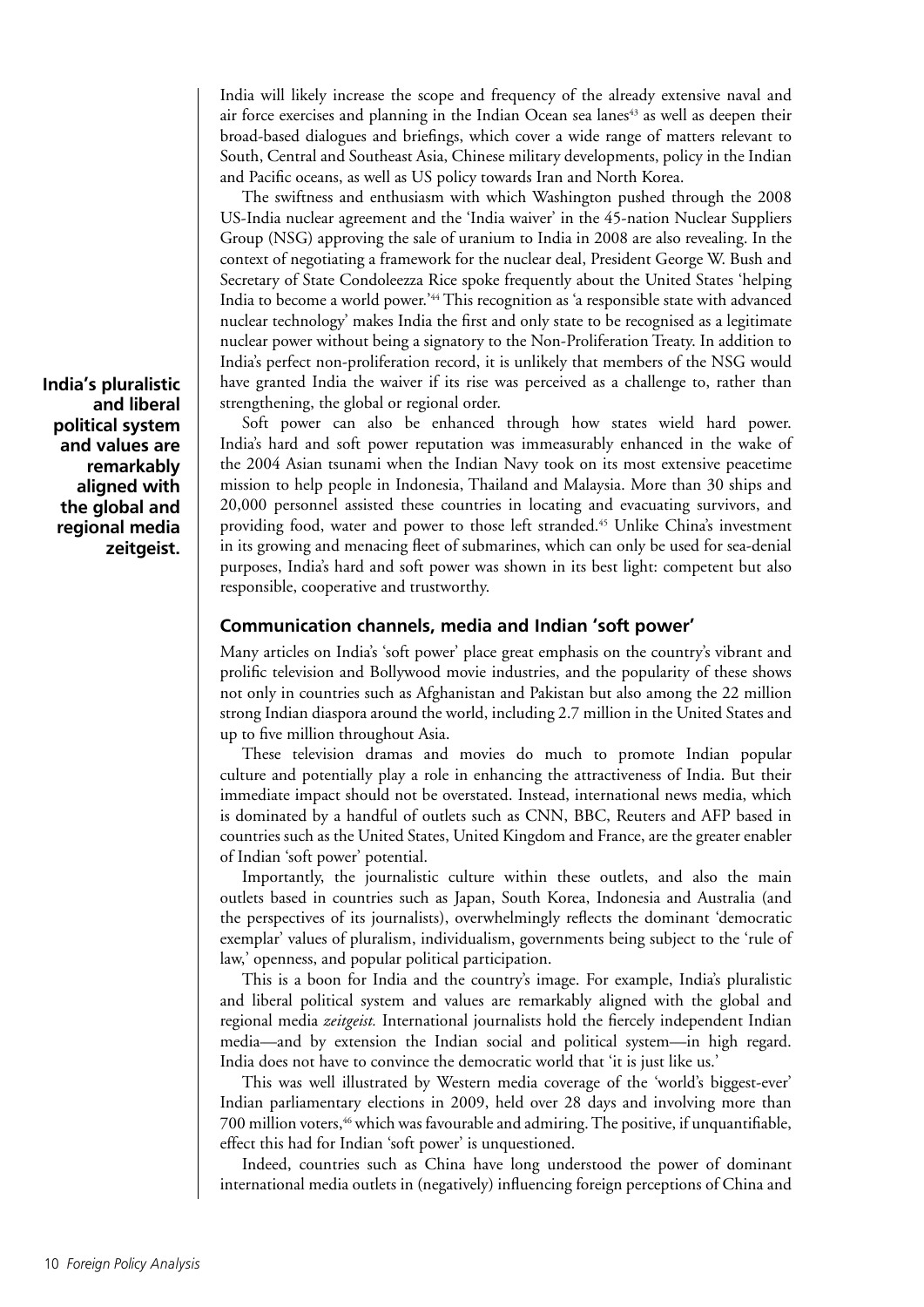the CCP. As a country that is both rising within the existing order and challenging aspects of it, Beijing is extremely aware and sensitive to foreign perceptions of China, the CCP, and its foreign policies. Research reports released by the Chinese Academy of Social Sciences (CASS) and official documents show that the Chinese hold Western and other Asian media responsible for creating a negative image of China.

Notable instances of this include then Minister of China's State Council Information Office (and current Vice Chairman of the Foreign Affairs Committee) Zhao Qizheng complaining to counterparts in Moscow that Western media control of public opinion was damaging China's image in the world. Zhao argued, 'Using their media dominance, they [Western media] are stressing the negatives in China without pointing out recent positive developments.'47

Likewise, Wang Guoqing, the deputy chief of China's State Council Information Office, in declaring that although better than the 1990s, around '40% of articles in mainstream Western media [were] prejudiced.'48 Other examples include coverage of the Chinese Olympic Torch relay in 2008, which focused heavily on China's poor human rights practices and other (political, social and environmental) failings within the country.49 Political events such as the meeting of China's National People's Council are frequently mocked with headlines such as 'Chinese democracy in action: making sure that China's supreme legislative body is toothless' and littered with (accurate but derisive) phrases such as 'China's rubber-stamp Parliament,' 'hand-picked representatives,' and the CCP 'keeping tight control on the legislature in an effort to minimise embarrassment to the party leadership.'50

Tellingly, Beijing is establishing its own global TV network (CCTV) and newspaper (*Global Times*) in an explicit attempt to combat what it sees as inherent regional and global media bias against China.

#### **Falling short of potential: India's 'soft power' weaknesses**

India's 'soft power' potential amongst political and strategic elites throughout the region is significant in the sense that regional capitals view a rising India as a cooperative, attractive and non-threatening country. Hence, these elites are eager to *help* India continue to rise and facilitate its deepening integration into the existing global order. While it is true that a rising power must have sufficient 'hard power' abilities to be viewed as an important military or economic partner, $51$  the fact that New Delhi is achieving many of its foreign policy objectives not through coercion or inducements but because of widespread acceptance of the attractiveness of its (political) culture, values and aims demonstrates the 'soft power' potential of India.

Although political and strategic elites in many countries are enthusiastic about India's rise and are eager to embrace New Delhi as a security partner, the country is still failing to achieve its 'soft power' potential in other important and more general contexts. South Asia expert Stephen Cohen could well be correct when he says that the 'one remarkable thing about public opinion in the US that everybody likes India.'52 But the fact that the general public in many countries like India (or does not fear its rise) does not necessarily translate into broad-based Indian 'soft power.' Although accurate measurement of 'soft power' will always be elusive and contested, studies indicate that Indian 'soft power' remains relatively weak amongst economic and social elites as well as the general population. This is important since it is more difficult for governments to offer support for, or acquiesce to, Indian ambitions, policies, and actions if Indian soft power credentials are poor amongst these elites and the general population within that country.

In the *Anholt-GfK Roper Nation Brands Index*, which looks at categories such as 'governance,' 'perceptions about its cultural achievements,' and 'perceptions of its people' of the top 50 countries, India was ranked 26 between Egypt and Poland in 2009, up one place since 2008.53 India's ranking in 'governance' was 46 (China was 49), 'culture' was 17 (China was 7), and 'people' was 23 (China was 35). In the Heritage Foundation's *Index of Economic Freedom*, 54 which looks at criteria such as the security **Indian 'soft power' remains relatively weak amongst economic and social elites as well as the general population.**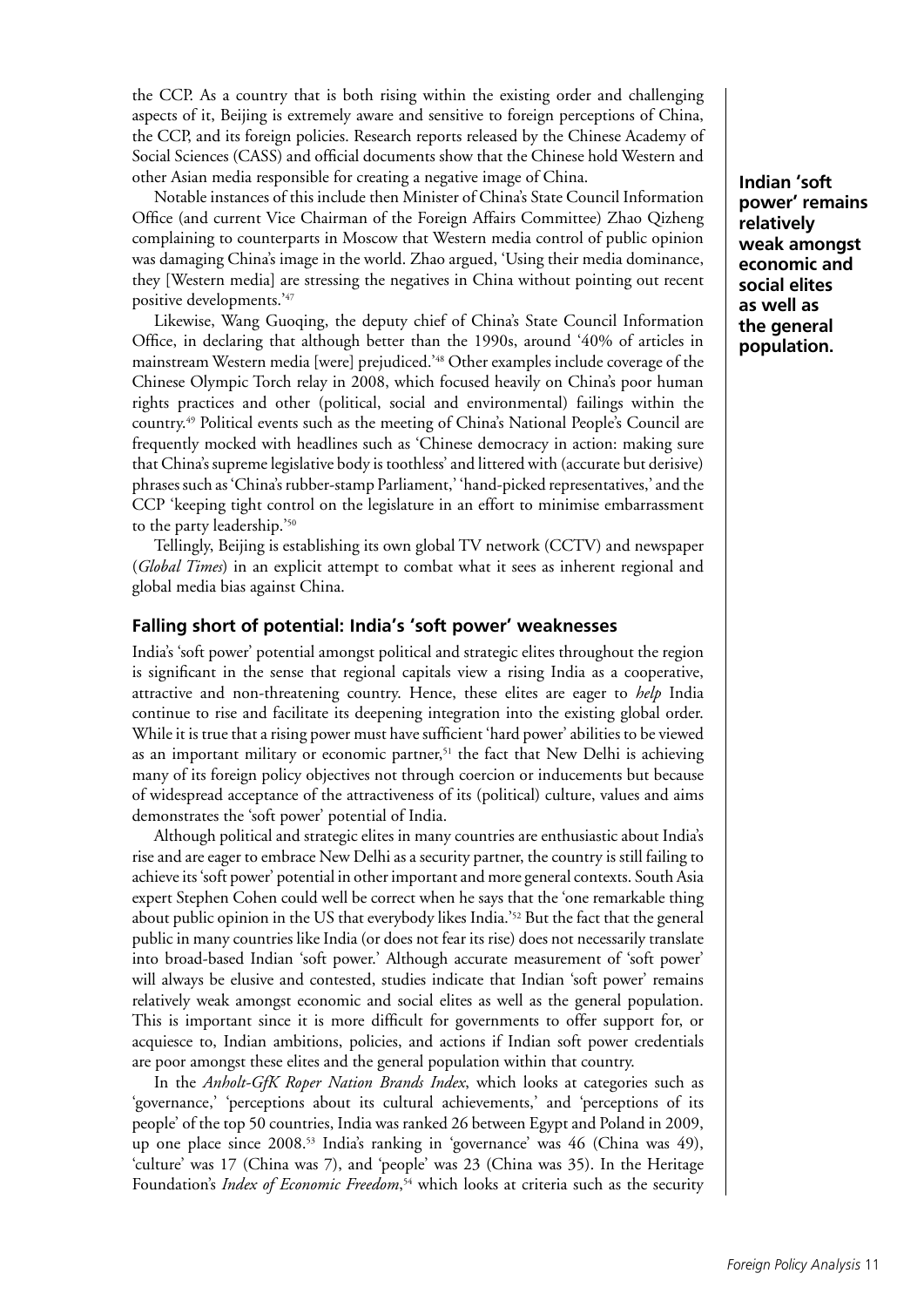**The lack of government control over India's media—rightly regarded as a liberal virtue means that the government cannot easily devise or shape a consistent message about Indian successes to a foreign audience.** 

of property rights, financial and investment freedom, and labour mobility, India was ranked 124 between Cote d'Ivoire and Moldova (China was 140). In Transparency International's *Corruption Perception Index 2009*, 55 India was ranked 14 in the Asia-Pacific and 84 in the world (China was 13 and 79 respectively).

Other surveys suggest that Indian *influence* (hard and soft power) is viewed lowly by the general population in a number of important countries. In a 2006 report published by the Chicago Council on Global Affairs,<sup>56</sup> India fared poorly in a multinational survey of public opinion. The American, Chinese and the South Koreans ranked India last (from a list of great powers comprising the United States, China, Russia, Germany, Great Britain, France, Japan and India) in terms of its *current* influence and the influence it *will have* in a decade from 2006. India was also ranked last by the Chinese and second last by the Americans in current and future leadership in technology and innovation.

Interestingly, the survey asked the same questions of the Indians, who ranked themselves second on how much influence India has now and will have in 2016. This suggests a significant gap between India's assured perception of itself and the outside world's perception of India. As the following section argues, India is suffering from a 'perception' problem.

# **India's perception problem**

Nye observed that 'soft power' credentials are enhanced by a country's domestic performance. In practice, a country not regarded as having impressive hard power strengths and achievements is severely hindered in building its 'soft power' credentials. In India's case, its economic achievements since 1991, although impressive, are often ignored or dismissed by economic and social elites, as well as the general public in foreign countries for several reasons. As Cohen observes, 'Much to the chagrin of the [Indian elites], India has stirred the western imagination more because of its exotic and esoteric qualities than because of its power and influence as a state.'<sup>57</sup> This is occurring for several reasons.

# *(a) Lack of social progress*

The contemporary Indian economy remains a combination of the medieval and the modern. India (including its diaspora) still conjures up images of mass poverty, underclothed and underfed people, and street children scavenging for food in rubbish tips and open drains because that is still the reality throughout much of modern India. Despite boasting the world's largest middle class, around 22% of its one billion-strong population still lives below the World Bank defined poverty line of US\$1.25 per day<sup>58</sup> (compared to about 10% of the population or 130 million people in China). Similarly, despite the emergence of a vibrant, modern, urbane Indian middle class numbering in the hundreds of millions, the discriminatory caste system has endured, especially in rural India and the smaller towns. Although many of the lower castes—the so-called dalits—now make up an increasing proportion of the economic and political class,<sup>59</sup> India is still as well-known for this archaic and discriminatory system as for a country with the fastest growing middle class in the world.

# *(b) The lack of control over India's media*

State-controlled media is often used to push carefully crafted messages about a country's successes and the wisdom of government policy, whereas an independent media often exposes a country's failings and criticises government policies. The lack of government control over India's media—rightly regarded as a liberal virtue—means that the government cannot easily devise or shape a consistent message about Indian successes to a foreign audience. Foreign audiences—including Indian the diaspora<sup>60</sup>—frequently associate India with chaos and inequality because India's social ills are openly displayed, talked about and debated—as much by its domestic media as foreign media.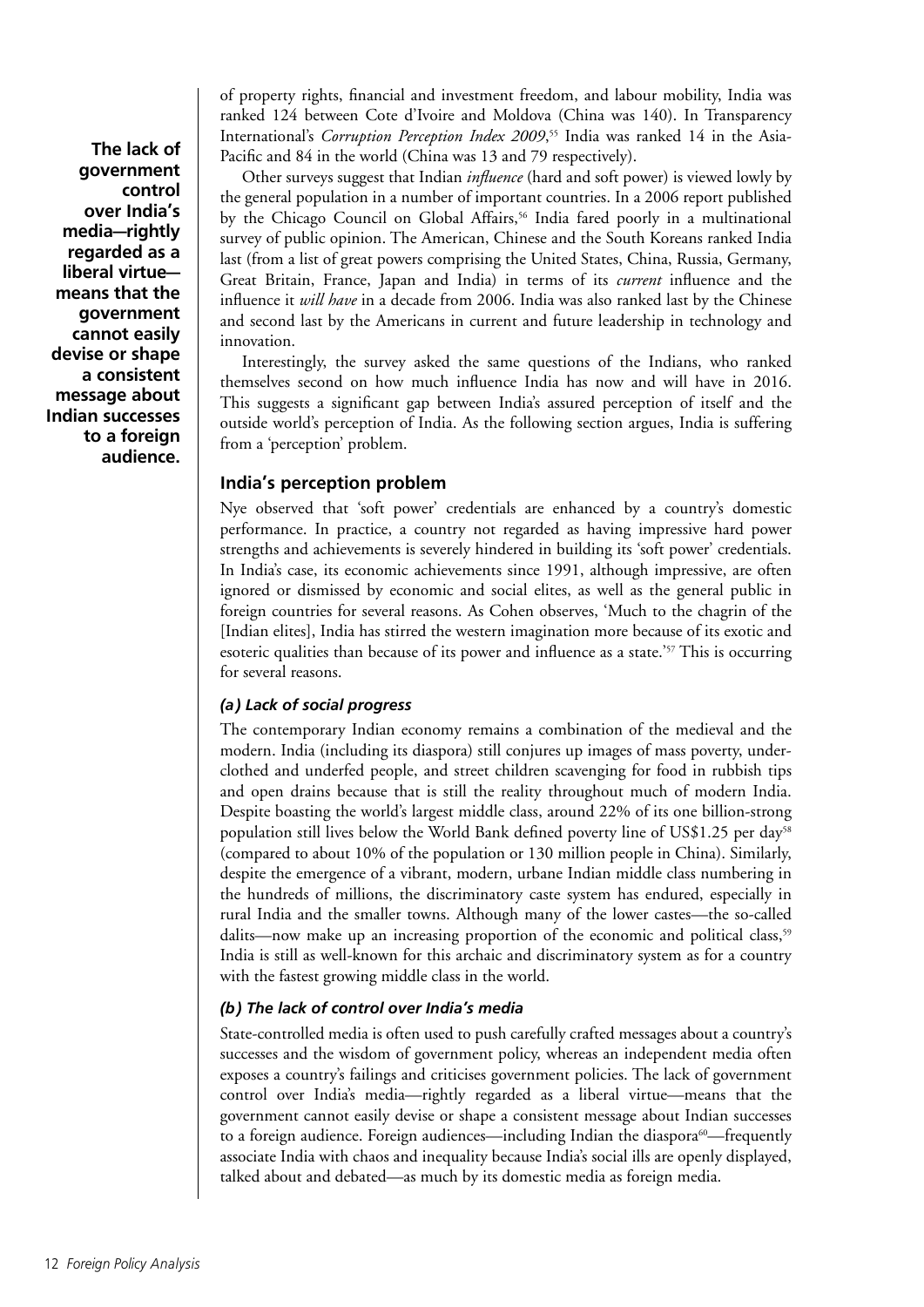On the other hand, authoritarian China is often spoken about as a system that promotes order and raising living standards across the board, mainly because the Chinese government tells a better story. For more than a decade, the Chinese media have persistently pushed the mantra of China's 'peaceful development' and the achievements of the CCP in alleviating poverty.<sup>61</sup> Almost all Chinese media are state-controlled, so information is restricted and social failings are largely hidden from foreign eyes. For example, it is not well known that China has the greater problem with civil disturbances, with official records showing instances of 'mass unrest' (defined as 15 more people protesting against government officials) rising from a few thousand in the mid-1990s to more than 53,000 instances in 2003, more than 87,000 instances in 2005,<sup> $\alpha$ </sup> and a reputed 124,000 instances in 2009.<sup>63</sup> Similarly, using the widely accepted GINI coefficient measurement of income inequality, China has actually become the most unequal society in all of Asia,<sup>64</sup> while absolute levels of poverty since 2000 have actually increased in China.<sup>65</sup>

#### *(c) India's unproven record of structural reform*

Although India has world-class 'micro-level' economic strengths in the pharmaceutical and biotechnology industries, information technology, and telecommunications, its record in achieving widespread and enduring macro-economic and structural reform is still unproven.

For example, India is yet to undertake wholesale land reform, especially with regard to rural property rights.<sup>66</sup> While the services labour market is flexible and efficient, its industrial labour market needs to be liberalised. Shortfalls in hard infrastructure seriously threaten to significantly slow India's growth. At present, 2% of India's roads carry 40% of its traffic, the remainder being unable to support heavy vehicles.<sup>67</sup> Inadequate energy distribution grids lead to frequent power shortages. These inadequacies are also matched by shortfalls in 'educational' infrastructure. Only two-thirds of the population is literate, and only about 60% of Indian children are enrolled in secondary school.68 India will be denied its 'demographic dividend' of having a young population if the number of secondary schools and quality of education does not increase and improve. Furthermore, even though the Indian National Congress Party under Prime Minister Manmohan Singh has attracted much praise for its reform record, there are still suspicions that regional politicians, who frequently champion populist policies drawn from the country's socialist past, could derail India's momentum toward further reform.

Foreign audiences are not yet convinced that India is irreversibly set on a path of modernisation and prosperity, a point clearly brought out by the survey data presented above. The Indian success story—so important for its 'soft power' credentials—is still a speculative rather than certain bet.

#### *(d) India's belated entry into the global economy*

Trade and foreign investment can serve as an important enhancer of a country's 'soft power.' For example, China's public relations rhetoric of pursuing 'win-win' relationships has been significantly bolstered by its deep participation in the regional and global trading system and status as a major foreign direct investment (FDI) destination.<sup>69</sup> In contrast, India's economic ties with other states are still relatively small.

For example, although trade between Indian and ASEAN reached US\$38 billion in 2008, trade between China and ASEAN already surpasses US\$200 billion.<sup>70</sup> Trade between India and the United States amounted to almost US\$40 billion over the 2008–09 financial year, while US-China trade amounted to more than US\$400 billion in 2007–08 (with US exports to China at around US\$65 billion).<sup>71</sup> India's share of global trade is only 1.5%72 while China's is 7–8%.73

Moreover, FDI in India has jumped from a base of zero in 1990 to US\$6 billion in 2003 to US\$27 billion in 2008,74 but this is still dwarfed by the US\$92.4 billion of net capital inflows into China in 2008.75 American FDI in India was still only

**Foreign audiences are not yet convinced that India is irreversibly set on a path of modernisation and prosperity.**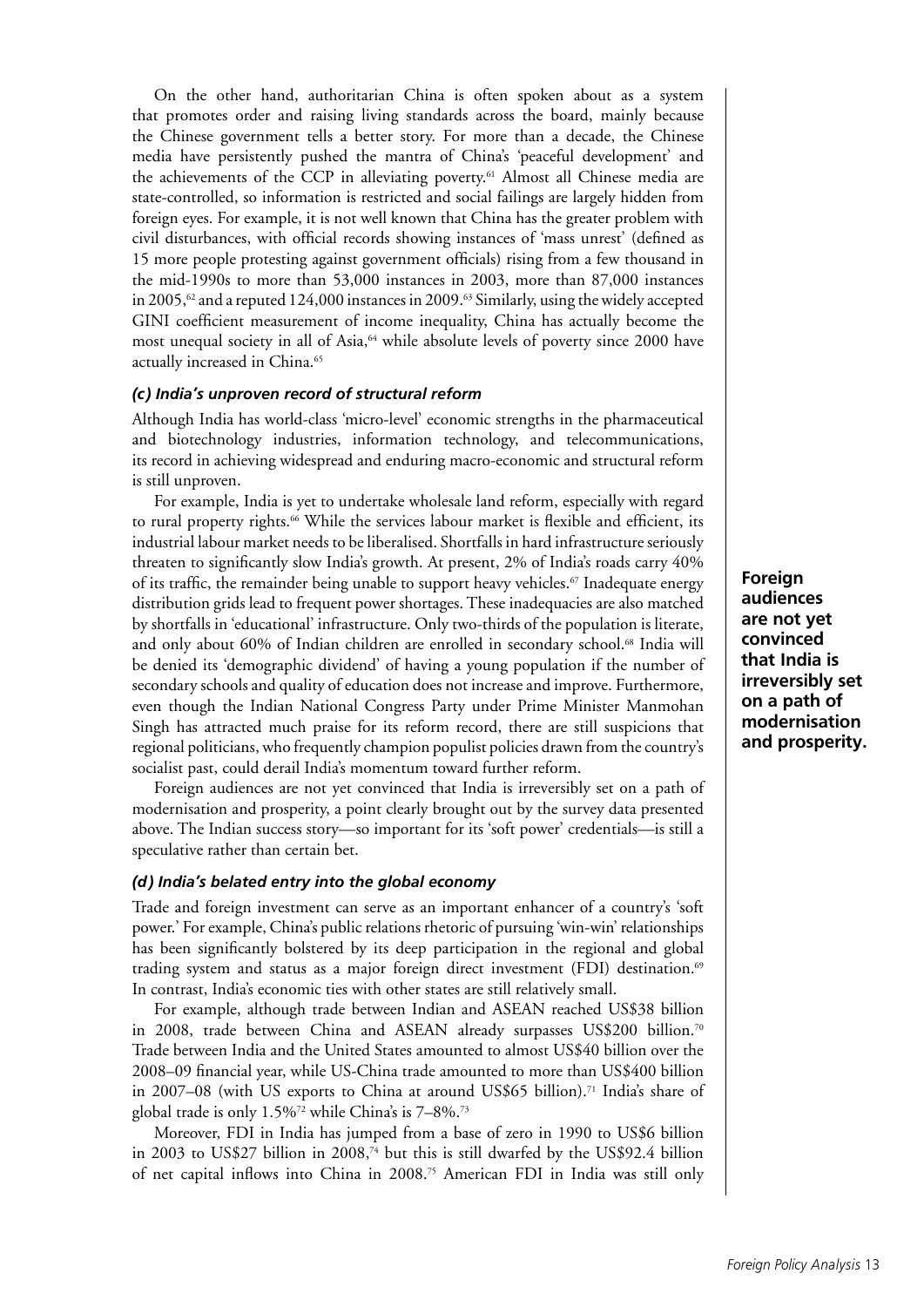US\$1.8 billion<sup>76</sup> in 2008–09, although this is tipped to rise significantly in the decade ahead.

India has only begun the process of deepening economic and social interaction with other states compared to the CCP, which has been pursuing pursue an East Asian exportled strategy of development from the 1990s onwards. Until recently, India's development approach had been a domestically driven one, so its economic role in the regional and global economy is much smaller than that of a country with a population of one billion in the minds of foreign economic and social elites.

# **The poor use of 'cultural diplomacy' in Indian statecraft**

Government-led initiatives for a 'charm offensive'77 designed to placate foreign concerns about its rise and build its 'soft power' credentials come naturally to authoritarian systems such as the one in China. In contrast, India's robust but disorderly democracy, combined with its Cold War era tradition of non-alignment and unconditional independence,<sup>78</sup> means that top-down efforts at promoting 'brand India' are piecemeal and poor. In a positive sign, India has announced plans to create 514 new positions in its Ministry of External Affairs over the next 10 years.79 Yet, both Indian and foreign commentators persistently complain that the post-Nehru habits of aloofness, bureaucratic stubbornness, and diplomatic neglect still impede the building of the country's 'soft power.'

The comparison between Beijing's disciplined and centrally mandated 'charm offensive' with Indian diplomatic complacency is telling. China has more than 260 Confucius Institutes in 75 countries,<sup>80</sup> and is aiming for 500 by the end of 2010 (teaching 100 million foreigners) and 1,000 by 2020.81 Foreign students are actively encouraged to learn about Chinese culture and (the CCP's version of) Chinese history. In contrast, India has only 24 cultural centres in 21 countries functioning under its missions abroad.82 As Saurabh Shukla concludes, 'India has a long way to go compared to how other major countries like the US, the UK, Japan and China use cultural diplomacy as an essential tool of statecraft.'83

While Chinese political, diplomatic and military officials are constantly reminded about the importance of building China's 'comprehensive national power,' foreign commentators lament the poor understanding of the importance of 'soft power' amongst Indian counterparts, as the following anecdote suggests:

A little over a year ago, I gave a talk in New Delhi to a group of senior Indian policy and military analysts on India's soft-power advantage. There were many retired generals in the room … One gentleman wanted a clarification: 'Soft power, then, does not mean "soft country"?' 'No,' I replied, 'it does not …'84

Indeed, while Chinese officials and diplomatic staff work assiduously and closely with foreign universities, institutes and corporations to promote the study of Chinese history and culture, their Indian counterparts rarely venture beyond official consular responsibilities and activities to promote 'India.' Unlike Chinese diplomatic activities and efforts, Indian consular staff are much less interested and effective at reaching out to, and utilising, the Indian diaspora to enhance India's global image. This is despite the fact that Indian communities in countries such as the United States and Australia are amongst the most successful. For example, the Indian diaspora in the United States have a higher per capita income than any other ethnic grouping; more than one-quarter of start-ups in California's Silicon Valley have been founded by Indians;<sup>85</sup> and the second largest source of skilled migrants to Australia is from India.<sup>86</sup>

Finally, the fact that the importance and success of modern Indian is undersold is reflected in several reports showing the paucity of 'India studies' in major American universities, with the relatively small and isolated strategic communities within think tanks left to take up the slack.<sup>87</sup> Indeed, a recent study showed that out of 2,500 higher learning institutions in political science in America, only 125 offered courses on India.<sup>88</sup>

**Indian consular staff are much less interested and effective at reaching out to, and utilising, the Indian diaspora to enhance India's global image.**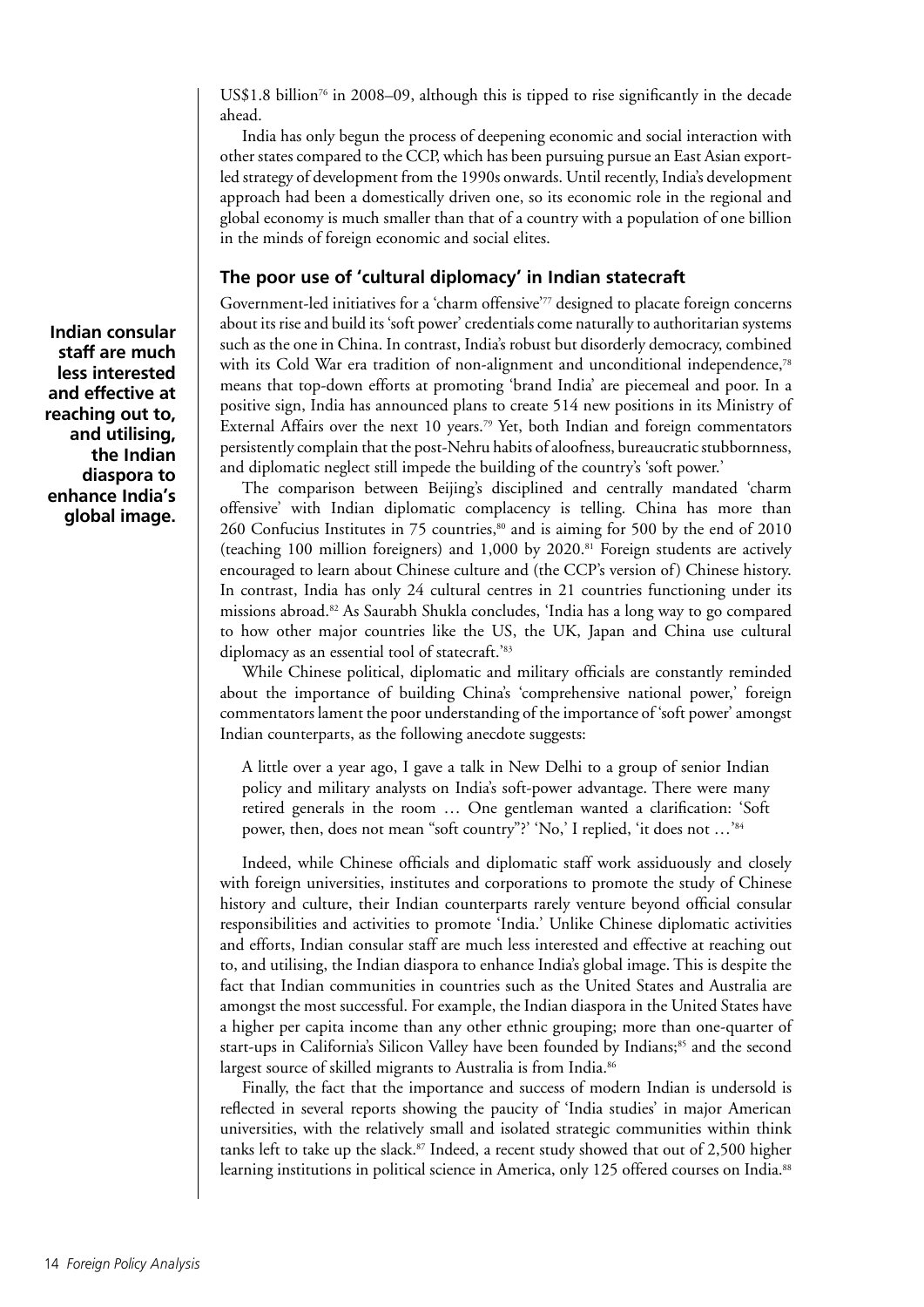# **Conclusion**

Having abandoned the narrative of India as 'victim' of the international system, Indian elites are becoming more confident in India re-emerging as a great power in Asia. But, like China, India will remain a relatively poor country (in terms of GDP per capita) for decades. Therefore, just as Beijing wisely measures its progress in terms of building 'comprehensive national power,' New Delhi now seeks to measure its progress by its reserves of both hard and soft power.

India's attractiveness and 'soft power' potential lie not in its Nehruvian traditions of socialism or non-alignment but in the fact that its rise (unlike China's) complements rather than challenges the preferred strategic, cultural and normative regional order. Although this provides a strong foundation for its 'soft power' credentials, India can only *realise* its 'soft power' potential if it proves to the world that the country can continue to undertake reforms needed to build its 'hard power' capabilities. But if New Delhi succeeds in this regard, India's rise will meet little resistance<sup>89</sup> and New Delhi will be well placed to be one of the principal leaders in, and shaper of, the Asian Century—a remarkable feat for a country that was very recently mocked, ignored or dismissed as a 'geographical expression' by the then great powers of the world.

# **Endnotes**

- 1 Quoted in Shashi Tharoor, 'E pluribus, India: is Indian modernity working?' *Foreign Affairs* 77:1 (1998), 128.
- 2 Quoted in Nick Cullather, 'Hunger and containment: how India became "important" in US Cold War strategy,' *India Review* 6:2 (2007), 60.
- 3 National Security Council, 'NSC-48: The position of the United States with respect to Asia' (30 December 1949).
- 4 *BRICs and Beyond* (New York: Goldman Sachs Economics Department, November 2007).
- 5 See 'India can make N-powered aircraft carrier: Kakodkar,' *The Times of India* (5 August 2009).
- 6 'India's 2008–2009 Military Budget,' *Defence Industry Daily* (9 March 2008).
- 7 Vijay Sakhuja, 'Emerging contours of Asian naval power,' *Opinion Asia* (5 February 2007).
- 8 'Soft power can make India a superpower: Tharoor,' *India Outlook* (7 November 2009).
- 9 Shashi Tharoor, 'India's Bollywood power,' *The Japan Times* (9 January 2008).
- 10 See Angus Maddison, *The World Economy: Historical Studies* (Paris: OECD, 2003).
- 11 Cited in C. Raja Mohan, *Crossing the Rubicon* (New York: Palgrave MacMillan, 2003).
- 12 Arjun Adlakha, 'Population trends: India,' *US Department of Commerce International Brief*  (April 2009).
- 13 See Geoff Hiscock, 'Ambani sees soft power boosting Indian growth,' *The Australian* (1 February 2010).
- 14 See Shashank Joshi, 'Sixty-five thousand tonnes of ambition,' *RUSI Analysis* (10 December 2009); Walter C. Ladwig III, 'Delhi's Pacific ambition: naval power, "look east," and India's emerging influence in the Asia-Pacific,' *Asian Security* 5:2 (May 2009), 87–113.
- 15 See Tan Tai Yong and See Chak Mun, 'The evolution of India-ASEAN relations,' *India Review* 8:1 (January–March 2009), 20–42.
- 16 See John Lee, *The Importance of India: Restoring Sight to Australia's Blind Spot*, CIS Foreign Policy Analysis No. 2 (Sydney: The Centre for Independent Studies, 5 November 2009).
- 17 Manmohan Singh, 'Prime Minister's Address,' Speech presented at the Combined Commanders Conference, New Delhi (26 October 2004).
- 18 Arun Prakash, 'Shaping India's Maritime Strategy,' Speech presented at Indian National Defence College (November 2005).
- 19 'Indian Navy modernization: 6 new submarines, 33 ships to be acquired,' *India Defence* (1 July 2007).
- 20 See Integrated Headquarters (Navy), *Indian Maritime Doctrine* (New Delhi: Ministry of Defence, April 2004); Brajesh Mishra, 'Global Security: An Indian Perspective,' Speech presented at the National Defence Institute, Lisbon (13 April 2000); C. Raja Mohan, *Crossing the Rubicon*, as above*.*

**The notable lack of apprehension of India's re-emergence is demonstrated by the remarkable speed with which it has been welcomed as a favoured and critical security partner and player in the region.**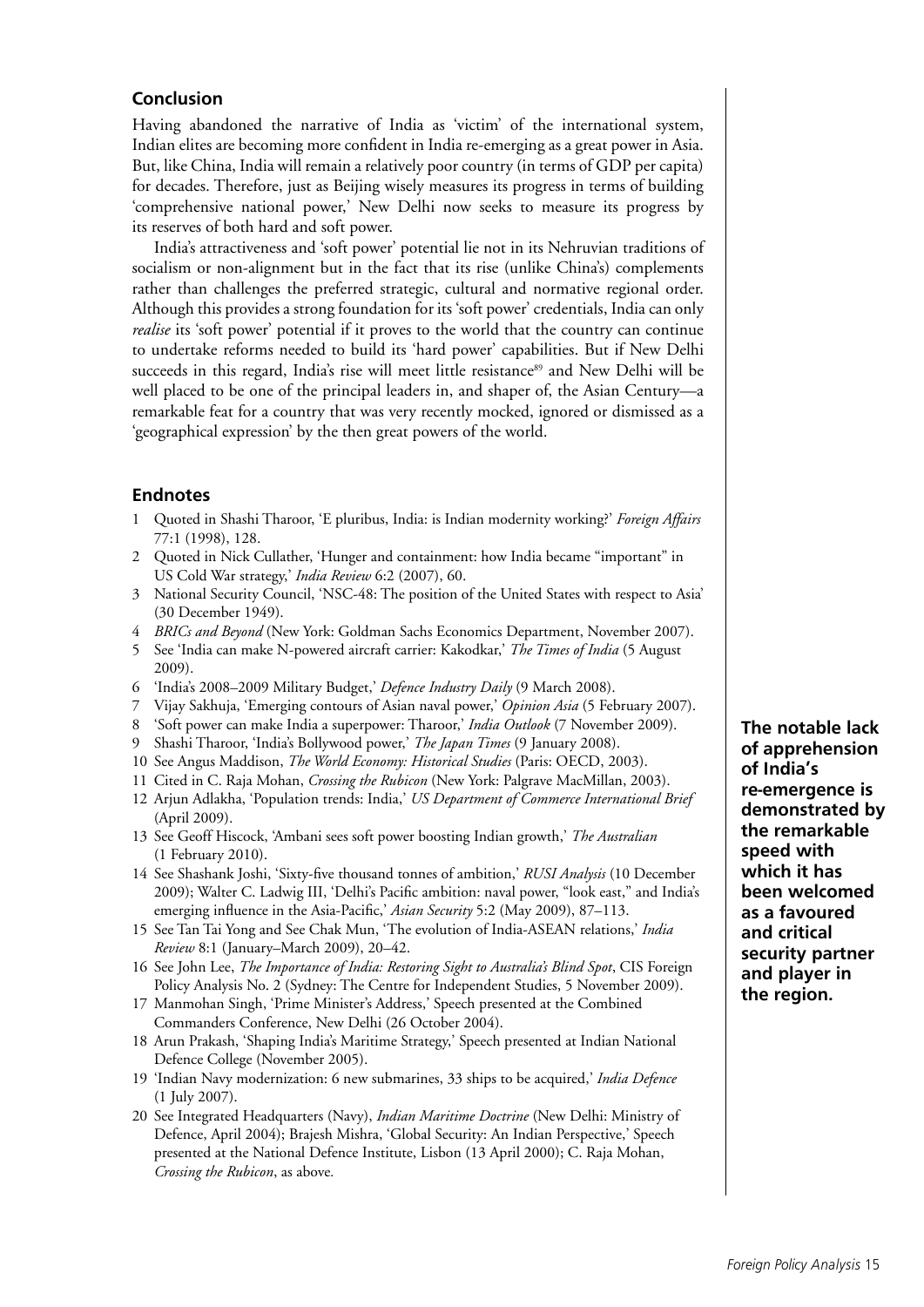- 21 See William S. Cohen and Maurice R. Greenberg, *Smart-Power in US-China Relations* (Washington, D.C.: Center for Strategic and International Studies (CSIS), 2009).
- 22 See John Lee, 'An exceptional obsession,' *The American Interest* (May/June 2010); Andrew C. Kutchins, et al., *Chinese Soft Power and its Implications for the United States* (Washington, D.C.: Center for Strategic and International Studies (CSIS), 2009).
- 23 Christian Wagner, *From Hard to Soft Power?* Working Paper No. 26 (Heidelberg: Heidelberg Papers in South Asian and Comparative Politics, March 2005).
- 24 See Joseph S. Nye Jr., *Soft Power: The Means to Success in World Politics* (New York: Public Affairs, 2004).
- 25 See Robert A. Dahl, 'The concept of power,' *Behavioural Sciences* 2:3 (1957).
- 26 Joseph S. Nye Jr., 'The benefits of soft power,' *Harvard Business School Working Knowledge* (2 August 2004).
- 27 Shashi Tharoor, 'Indian strategic power: soft,' *The Huffington Post* (26 May 2009).
- 28 Lee Kuan Yew, 'India's peaceful rise,' *Forbes* (24 December 2007).
- 29 Joseph S. Nye Jr., *The Paradox of American Power: Why the World's Only Superpower Can't Go It Alone* (Oxford: Oxford University Press, 2002).
- 30 Raymond Aron, *The Imperial Republic: The United States and the World 1945–1973* (London: Little Brown and Company, 1974), 304.
- 31 See Thomas J. Christensen, 'Shaping the choices of a rising China: recent lessons for the Obama administration,' *The Washington Quarterly* 32:3 (2009).
- 32 See John Lee, *The Fantasy of Taming China's Rise*, CIS Foreign Policy Analysis No. 3 (Sydney: The Centre for Independent Studies, 6 May 2010).
- 33 Michael Mandelbaum, *Democracy's Good Name: The Rise and Risks of the World's Most Popular Form of Government* (New York: Public Affairs, 2007).
- 34 Manjeet S. Pardesi, 'Understanding the rise of India,' *India Review* 6:3 (2007), 211.
- 35 'Japan-India partnership vital to East Asia,' *Yomiuri Shimbun* (15 December 2006).
- 36 See Sanjaya Baru, 'India-United States relations under the Obama administration,' *ISAS Insights* 38 (10 November 2008).
- 37 Edward Luce, *In Spite of the Gods: The Strange Rise of Modern India* (London: Little Brown Book Group, 2006), 23.
- 38 Jacques E.C. Hymans, 'India's soft power and vulnerability,' *India Review* 8:3 (2009), 252. Note that Hymans makes this observation somewhat critically.
- 39 Amit Baruah, 'India has legitimate interests in Southeast Asia: George Yeo,' *The Hindu* (24 January 2007).
- 40 See 'Indian navy engages US and Russia away from home,' Press Release (Press Information, Government of India, 29 March 2007); P.S. Suryanaryana, 'Aircraft carrier on a friendly mission,' *The Hindu* (3 August 2005); 'India, South Korea military exercise in July,' *India Defence* (27 March 2006).
- 41 See Amanda Hodge, 'Stephen Smith aims for India war game,' *The Australian* (15 October 2009).
- 42 See John Lee, 'An ASEAN Invasion,' *The National Interest* (May/June 2007).
- 43 Karl F. Inderfurth, 'Breaking more naan with Delhi: the next stage in US-India relations,' *The National Interest* (November–December 2007).
- 44 See 'Background briefing by administration officials on US-South Asia relations' (US Department of State, 25 March 2005); 'US to help India become major world power,' *SiliconIndia* (1 April 2005).
- 45 See Joseph S. Nye Jr., 'Springing Tiger,' *India Today* (2 October 2006); Rajat Pandit, 'Navy makes a "blue-water" mark,' *The Times of India* (7 January 2005).
- 46 For example, see BBC's special on ['Putting India's election coverage into motion'](http://www.bbc.co.uk/blogs/theeditors/2009/04/putting_indias_election_covera.html) (26 April 2009); 'In the Indian election, 700m voters, 28 days, 250,000 police: world's biggest democratic poll begins,' *The Guardian* (16 April 2009).
- 47 'Beijing lashes out at western media coverage of China,' *Agence France Presse* (22 August 2003), as cited in Ingrid d'Hooge, 'The rise of China's public diplomacy,' Clingendael Diplomacy Paper 12 (The Hague: Clingendael Diplomatic Studies Programme (CDSP), July 2007), 18.
- 48 'State Council Information Office says western media coverage has taken a turn for the better,' *Xinhua News Agency* (24 June 2006).
- 49 See Preeti Bhattacharji, *Olympic Pressure on China* (New York: Council on Foreign Relation, 2008).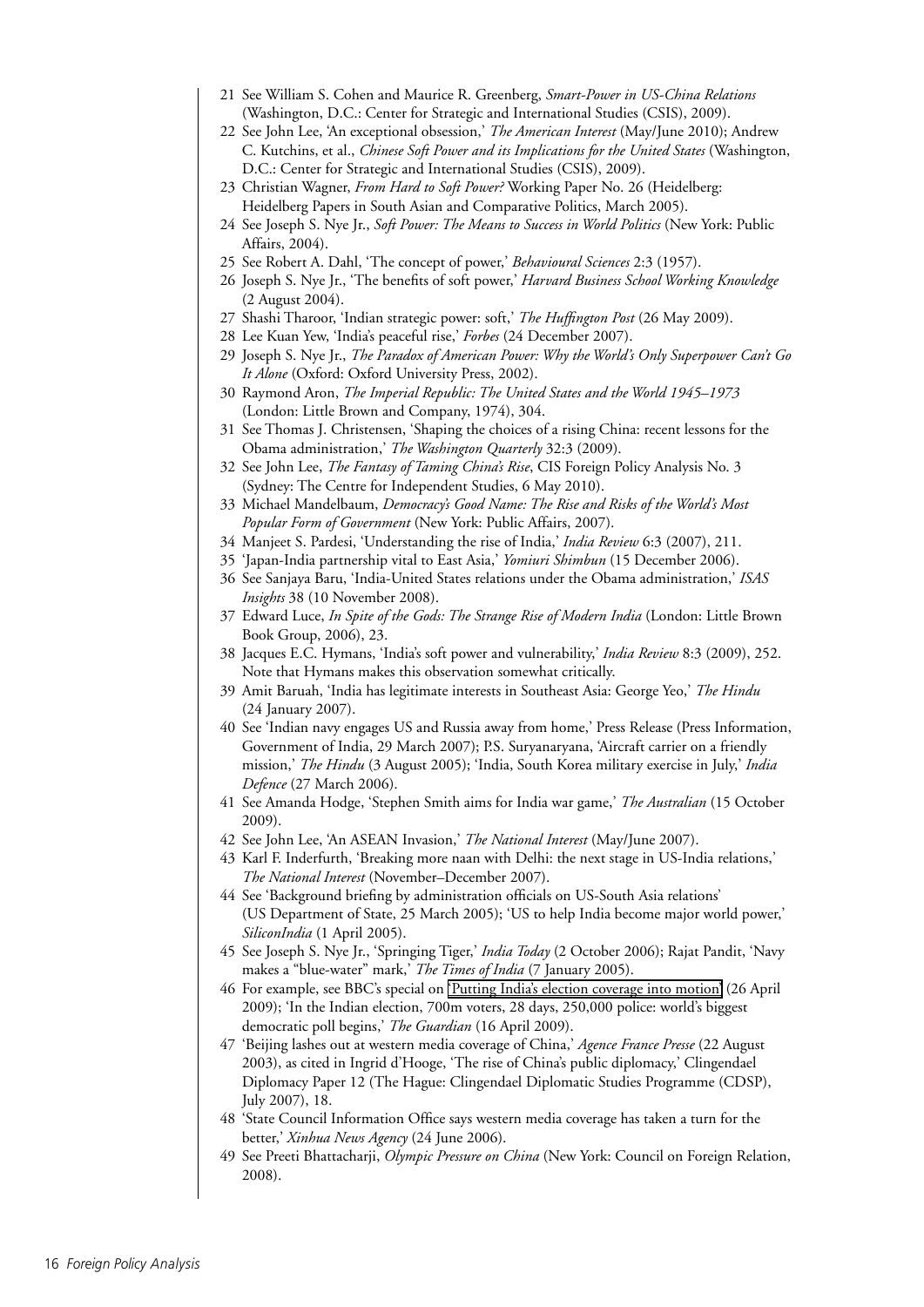- 50 'Chinese democracy in action: making sure that China's supreme legislative body is toothless,' *The Economist* (25 February 2010).
- 51 See T.V. Paul and Baldev Raj Nayar, *India in the World Order: The Search for Major Power Status* (Cambridge: Cambridge University Press, 2003).
- 52 Cited in Jacques E.C. Hymans, 'India's Soft Power and Vulnerability,' as above, 253.
- 53 Holland Gateway, *[Holland Nation Brands Index 2009 Report](http://www.hollandgateway.nl/downloads/0000/0006/Holland_2009_Nation_Brands_Index_Report.pdf)* (New York: GfK Roper Media and Public Affairs 2009). China was ranked 22 in 2009 compared to 28 in 2008.
- 54 2010 Index of Economic Freedom, *[Ranking the Countries](http://www.heritage.org/index/Ranking.aspx)* (2010).
- 55 Transparency International, *[Corruption Perceptions Index 2009, Regional Highlights: Asia-](http://www.transparency.org/content/download/51016/816540/file/2009 CPI.pdf)[Pacific](http://www.transparency.org/content/download/51016/816540/file/2009 CPI.pdf)* (2009).
- 56 *The United States and the Rise of China and India* (Chicago: The Chicago Council, 2007).
- 57 Stephen Cohen, *India: Emerging Power* (Washington, D.C.: Brookings Institution Press, 2002), 26.
- 58 See Sumit Ganguly and Manjeet S. Pardesi, 'India rising: what is New Delhi to do?' *World Policy Journal* 24:1 (Spring 2007), 10.
- 59 See Amit Kumar, 'Commentary on India's soft power and diaspora,' *International Journal on World Peace* (September 2008).
- 60 See Jagdish N. Bhagwati, 'India's rise: the role of the diaspora,' Council on Foreign Relations Asian Unbound blog, http://blogs.cfr.org/asia/2010/02/05/indias-rise-the-role-ofthe-diaspora/#more-296 (5 January 2010).
- 61 This is not to say that the messages coming out of China are uncritically received by foreign audiences.
- 62 See Thomas Lum, *Social Unrest in China* (Washington, D.C.: Congressional Research Service, 2006).
- 63 This is an unofficial estimate given to me by a Chinese official.
- 64 CIA Library, *The World Factbook*, [www.cia.gov/library/publications/the-world-factbook/](http://www.cia.gov/library/publications/the-world-factbook/fields/2172.html) [fields/2172.html.](http://www.cia.gov/library/publications/the-world-factbook/fields/2172.html)
- 65 See Yasheng Huang, *Capitalism with Chinese Characteristics* (Cambridge: Cambridge University Press, 2008).
- 66 See Barun Mitra, 'Pull the land issue out from under the Maoists,' *The Wall Street Journal* (20 April 2010).
- 67 See 'Rising India: challenges and constraints,' *CSS Analysis in Security Policy* (May 2010).
- 68 See Matthieu Bussiere and Arnaud Mehl, *China's and India's Roles in Global Trade and Finance: Twin Titans for the New Millenium?* (Paris: European Central Bank, 2008).
- 69 Note that closer economic relations can also create frictions, which is now occurring between China and the United States. However, the point remains that the economic interaction between China and countries such as the United States and Australia has been a net gain for China's reputation as a rising power.
- 70 ['Trade between China, ASEAN hits \\$202.6 bln, three years ahead of schedule,'](http://news.xinhuanet.com/english/2008-01/16/content_7433400.htm) Xinhuanet (16 January 2008).
- 71 Office of the United States Trade Representative, 'China,' Public and Media Affairs, http:// www.ustr.gov/countries-regions/china.
- 72 See 'India share in global trade to go up to 3%,' *The Hindu* (27 August 2009).
- 73 See Matthieu Bussiere and Arnaud Mehl, *China's and India's Roles in Global Trade and Finance*, as above.
- 74 Government of India, Department of Industrial Policy & Promotion, Ministry of Commerce and Industry (New Delhi), [http://dipp.nic.in/fdi\\_statistics/india\\_fdi\\_index.htm.](http://dipp.nic.in/fdi_statistics/india_fdi_index.htm)
- 75 'China's 2008 FDI rises to US\$92.4 billion,' *China Briefing* (15 January 2009).
- 76 India Brand Equity Foundation (IBEF), 'India and US,' [www.ibef.org/india/indiaus.aspx](http://www.ibef.org/india/indiaus.aspx) (May 2010).
- 77 See Joshua Kurlantzick, *Charm Offensive: How China's Soft Power is Transforming the World* (New Haven: Yale University Press, 2007).
- 78 See Sumit Ganguly and Manjeet S. Pardesi, 'Explaining sixty years of India's foreign policy,' *India Review* 8:1 (2009).
- 79 See *Australia's Diplomatic Deficit* (Sydney: Lowy Institute for International Policy, 2009), 19.
- 80 'Interview: Chile to Embrace Confucius Institute,' *Xinhua* (27 August 2008).
- 81 'China to host second Confucius Institute Conference,' *Xinhua* (12 June 2006).
- 82 Madhusree Chatterjee, 'India projecting its soft power globally: ICCR chief,' *The Indian* (7 October 2009).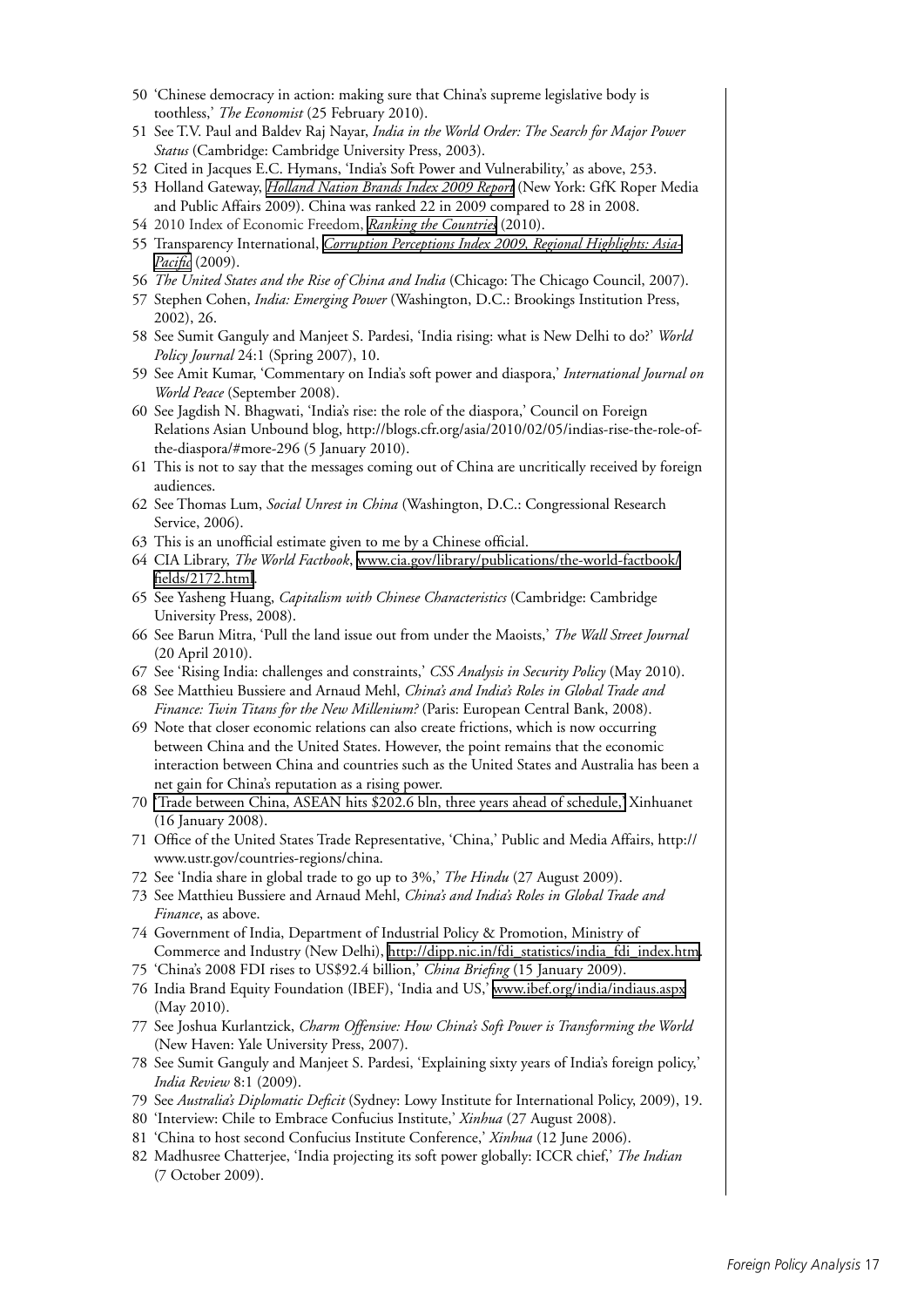- 83 Saurabh Shukla, 'Soft power: India's renewed thrust on cultural diplomacy is aimed at showcasing its dazzling diversity to maximise its strategic gains,' *India Today* (30 October 2006).
- 84 Cited in Robin J. Walker, *Awakening Tiger: India's Quest for Expanded Influence in the World*  (Monterey: Naval Postgraduate School, March 2008), 39.
- 85 See 'Indian Silicon Valley startups ride on innovation to beat slowdown,' *The Economic Times* (10 January 2010).
- 86 See 'Australia commends India disapora's contribution,' *The Indian* (23 June 2008).
- 87 For example, see Arthur Rubinoff, 'The state of political science and security studies of India in the United States: increased importance but declining academic attention,' *India Review* 5:1 (2006).
- 88 As above.
- 89 With the exception of China, Pakistan and possibly other states such as Bangladesh.